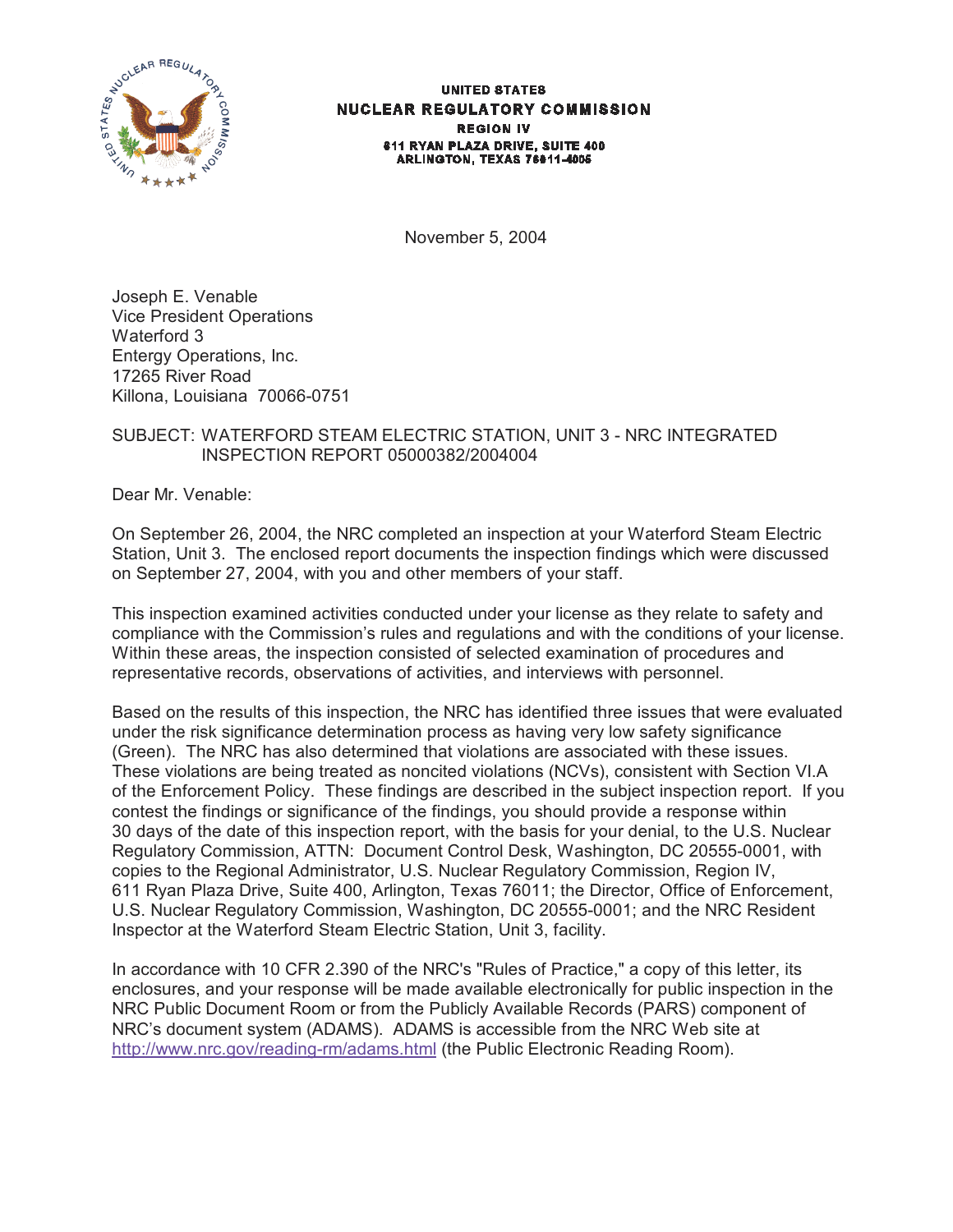Entergy Operations, Inc. **-2-**

Should you have any questions concerning this inspection, we will be pleased to discuss them with you.

Sincerely,

### **/RA/**

William B. Jones, Chief Project Branch E Division of Reactor Projects

Docket: 50-382 License: NPF-38

Enclosure: NRC Inspection Report 050000382/2004004 w/attachment: Supplemental Information

cc w/enclosure: Senior Vice President and Chief Operating Officer Entergy Operations, Inc. P.O. Box 31995 Jackson, MS 39286-1995

Vice President, Operations Support Entergy Operations, Inc. P.O. Box 31995 Jackson, MS 39286-1995

Wise, Carter, Child & Caraway P.O. Box 651 Jackson, MS 39205

General Manager, Plant Operations Waterford 3 SES Entergy Operations, Inc. 17265 River Road Killona, LA 70066-0751

Manager - Licensing Manager Waterford 3 SES Entergy Operations, Inc. 17265 River Road Killona, LA 70066-0751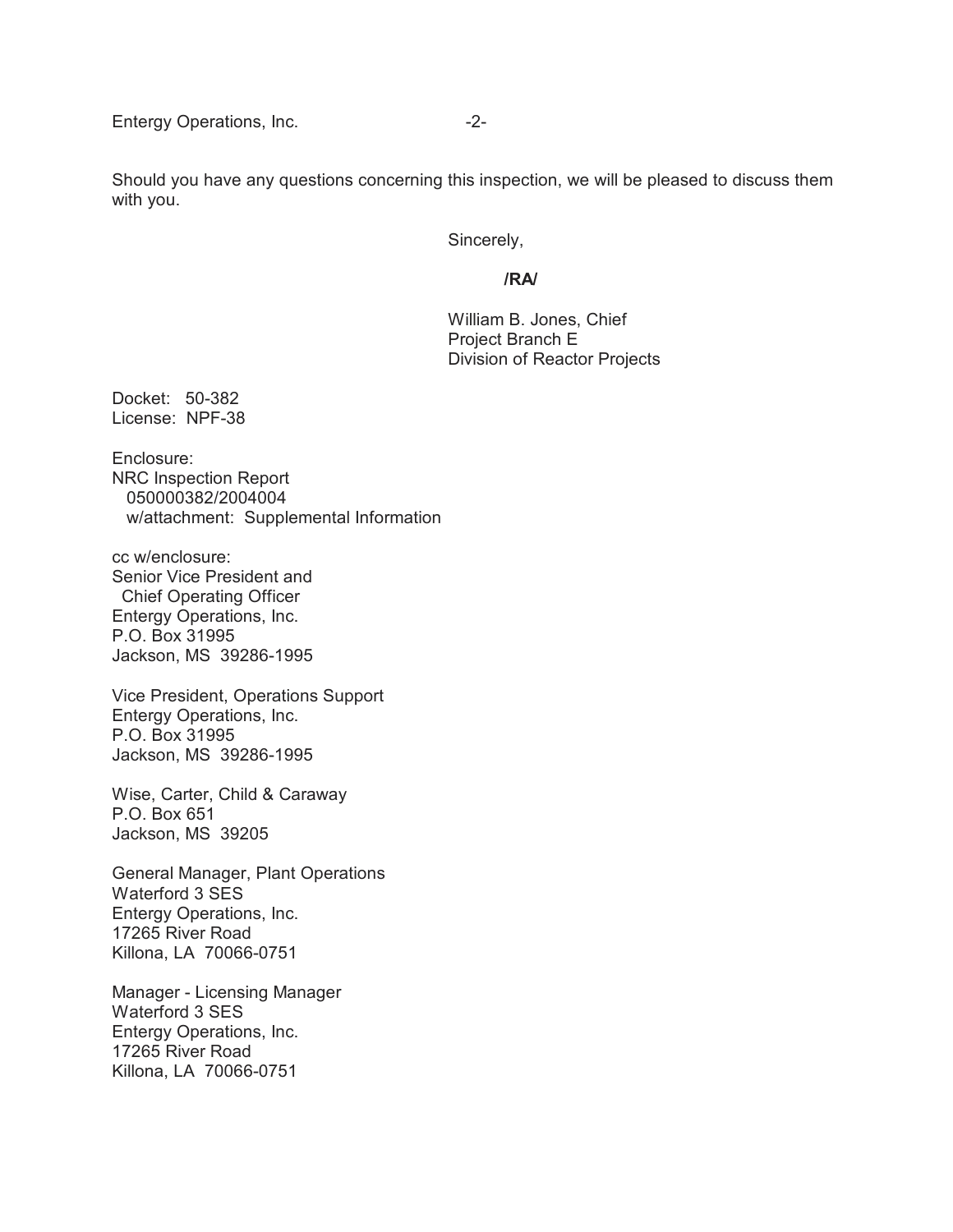Entergy Operations, Inc. **Entergy Operations**, Inc.

Chairman Louisiana Public Service Commission P.O. Box 91154 Baton Rouge, LA 70821-9154

Director, Nuclear Safety & Regulatory Affairs Waterford 3 SES Entergy Operations, Inc. 17265 River Road Killona, LA 70066-0751

Michael E. Henry, State Liaison Officer Department of Environmental Quality Permits Division P.O. Box 4313 Baton Rouge, LA 70821-4313

Parish President St. Charles Parish P.O. Box 302 Hahnville, LA 70057

Winston & Strawn 1400 L Street, N.W. Washington, DC 20005-3502

Technological Services Branch Chief FEMA Region VI 800 North Loop 288 Federal Regional Center Denton, TX 76201-3698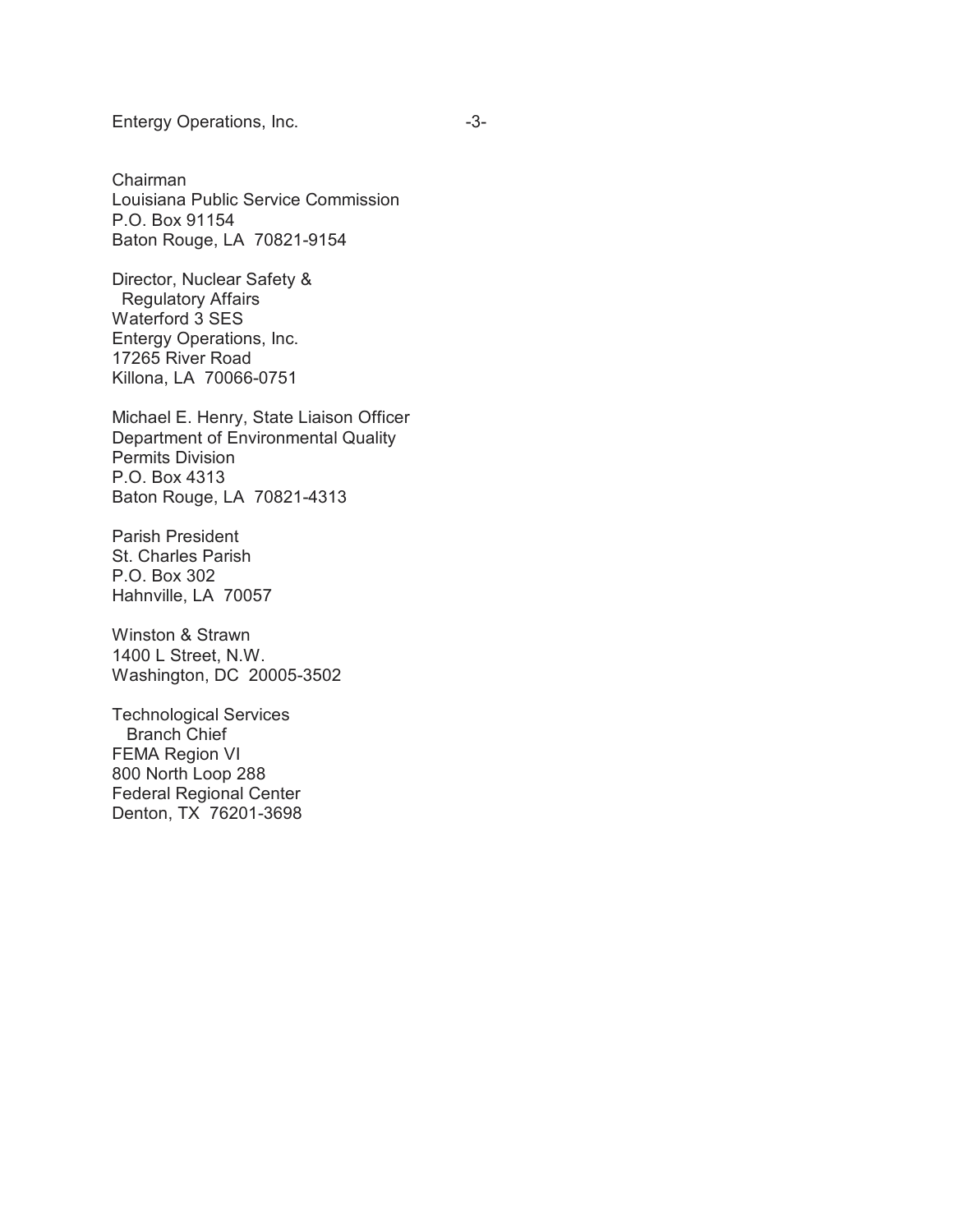Entergy Operations, Inc. **-4-**

Electronic distribution by RIV: Regional Administrator **(BSM1)** DRP Director **(ATH)** DRS Director **(DDC)** DRS Deputy Director **(GLS)** Senior Resident Inspector **(MCH)** Branch Chief, DRP/E **(WBJ)** Senior Project Engineer, DRP/E **(VGG)** Staff Chief, DRP/TSS **(KMK)** RITS Coordinator **(KEG)** DRS STA **(DAP)** Matt Mitchell, OEDO RIV Coordinator **(MAM4)** WAT Site Secretary **(AHY)** Dale Thatcher **(DFT)** W. A. Maier, RSLO **(WAM)**

ADAMS: / Yes  $\Box$  No Initials: WBJ / Publicly Available □ Non-Publicly Available □ Sensitive / Non-Sensitive

| <b>RIV:RI/DRP/E</b>  | <b>SRI:DRP/E</b> |                | <b>C:DRS/EB</b> |           | <b>C:DRS/PSB</b> | <b>C:DRS/OB</b> |       |
|----------------------|------------------|----------------|-----------------|-----------|------------------|-----------------|-------|
| <b>GFLarkin</b>      | <b>MCHay</b>     |                | <b>JAClark</b>  | MPShannon |                  | ATGody          |       |
| $\blacksquare$ T-WBJ | T-WBJ            |                | /RA/            |           | /RA/             | <b>MEM</b>      | for   |
| 10/28/04             | 10/28/04         |                | 10/28/04        |           | 11/01/04         | 10/28/04        |       |
| C:DRS/PEB            |                  | C:DRP/E        |                 |           |                  |                 |       |
| LJSmith              |                  | <b>WBJones</b> |                 |           |                  |                 |       |
| <b>IRA</b>           |                  | /RA/           |                 |           |                  |                 |       |
| 11/02/04             |                  | 11/05/04       |                 |           |                  |                 |       |
| OFFICIAL RECORD COPY |                  |                |                 |           | T=Telephone      | E=E-mail        | F=Fax |

R:\\_WAT\2004\WT2004-04RP-MCH.wpd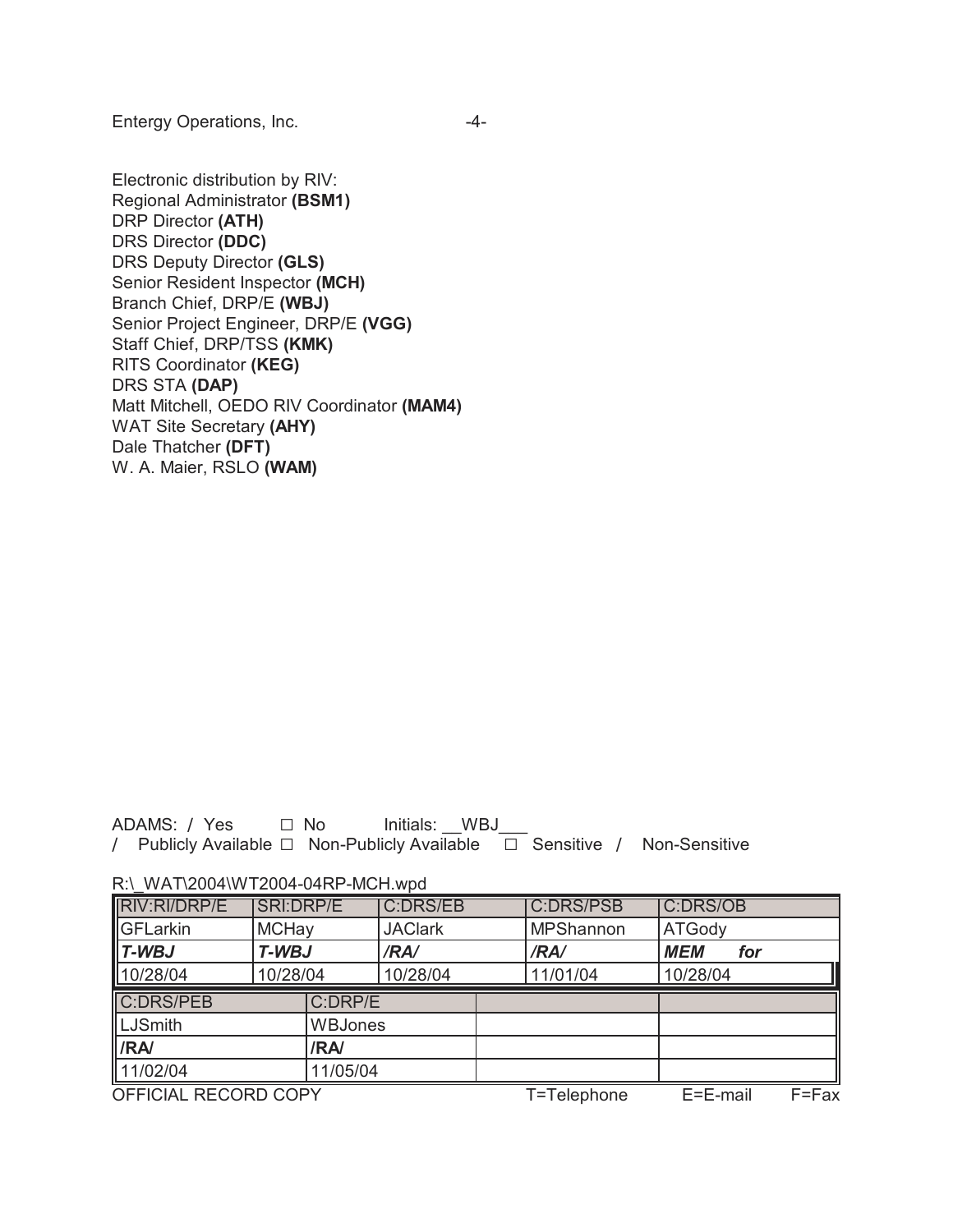# U.S. NUCLEAR REGULATORY COMMISSION REGION IV

| Docket:            | 50-382                                                                                                                                                                                                                                                                                                                                                                                |
|--------------------|---------------------------------------------------------------------------------------------------------------------------------------------------------------------------------------------------------------------------------------------------------------------------------------------------------------------------------------------------------------------------------------|
| License:           | <b>NPF-38</b>                                                                                                                                                                                                                                                                                                                                                                         |
| Report:            | 05000382/2004004                                                                                                                                                                                                                                                                                                                                                                      |
| Licensee:          | Entergy Operations, Inc.                                                                                                                                                                                                                                                                                                                                                              |
| Facility:          | Waterford Steam Electric Station, Unit 3                                                                                                                                                                                                                                                                                                                                              |
| Location:          | <b>Hwy. 18</b><br>Killona, Louisiana                                                                                                                                                                                                                                                                                                                                                  |
| Dates:             | June 27 through September 26, 2004                                                                                                                                                                                                                                                                                                                                                    |
| Inspectors:        | M. C. Hay, Senior Resident Inspector<br>G. F. Larkin, Resident Inspector<br>C. E. Johnson, Senior Reactor Inspector, Engineering Branch<br>P. Goldberg, Reactor Inspector, Plant Engineering Branch<br>W. Sifre, Reactor Inspector, Engineering Branch<br>N. O'Keefe, Senior Reactor Inspector, Plant Engineering Branch<br>T. McConnell, Reactor Inspector, Plant Engineering Branch |
| Approved By:       | W. B. Jones, Chief, Project Branch E                                                                                                                                                                                                                                                                                                                                                  |
| <b>ATTACHMENT:</b> | Supplemental Information                                                                                                                                                                                                                                                                                                                                                              |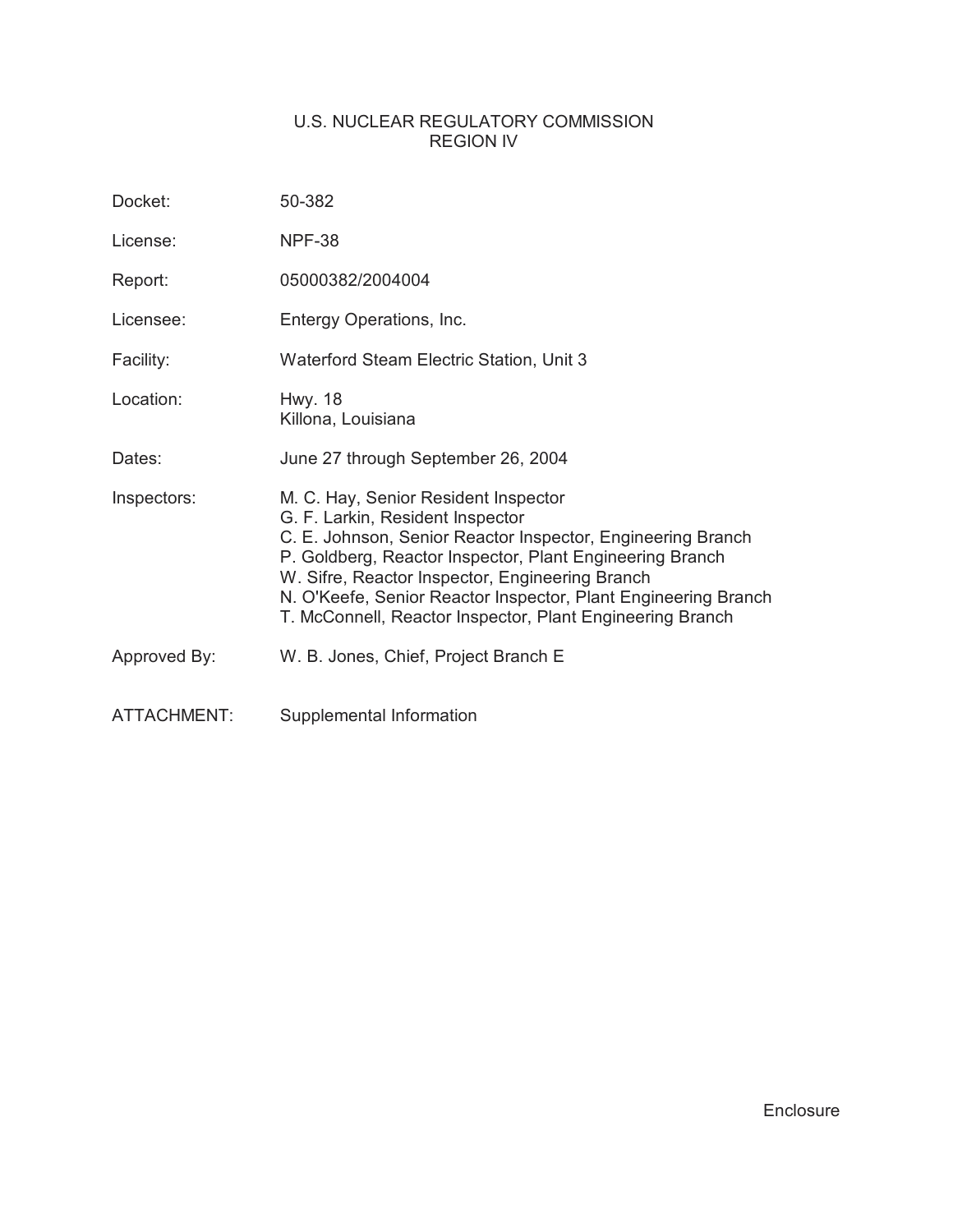## **SUMMARY OF FINDINGS**

IR05000382/2004004; 06/27/2004-09/26/2004; Waterford Steam Electric Station, Unit 3; Equipment Alignment, Identification and Resolution of Problems.

The report covered a 13-week period of inspection by resident inspectors and regional reactor engineering inspectors. The inspection identified three Green findings. The significance of most findings is indicated by their color (Green, White, Yellow, Red) using Inspection Manual Chapter (IMC) 0609, "Significance Determination Process." Findings for which the significance determination process does not apply may be Green or be assigned a severity level after NRC management review. The NRC's program for overseeing the safe operation of commercial nuclear power reactors is described in NUREG-1649, "Reactor Oversight Process," Revision 3, dated July 2000.

## A. NRC-Identified and Self-Revealing Findings

Cornerstone: Mitigating Systems

• Green. The inspectors identified a noncited violation of 10 CFR 50.49(j) for the failure to maintain an auditable record demonstrating that electric equipment important to safety is environmentally qualified for its intended application. Specifically, it was identified that nonconservative temperature profiles were utilized to calculate the qualified life of ASCO NP8300 series solenoid-operated valves.

The finding was more than minor since if left uncorrected it would become a more significant safety concern. Specifically, the failure to maintain electrical equipment in an environmentally qualified configuration could adversely impact the ability of such mitigating equipment to perform its safety function during design-basis accident conditions. This finding was of very low safety significance since additional analysis demonstrated that affected electrical equipment currently installed in the plant was environmentally qualifiable. Therefore, this deficiency did not result in any loss of affected equipment safety function (Section 1R04.2).

Green. The inspectors identified a noncited violation of 10 CFR Part 50, Appendix B, Criterion III, for the failure to maintain design control of the containment safety injection sump recirculation piping. This deficiency resulted in inappropriately maintaining a section of the piping void of water, potentially affecting the operability of the high-pressure safety injection and containment spray pumps during postulated design-basis accident conditions following a recirculation actuation signal.

This finding was more than minor because it potentially affected the mitigating system cornerstone objective of ensuring the capability of the high-pressure safety injection and containment spray systems to perform their design-basis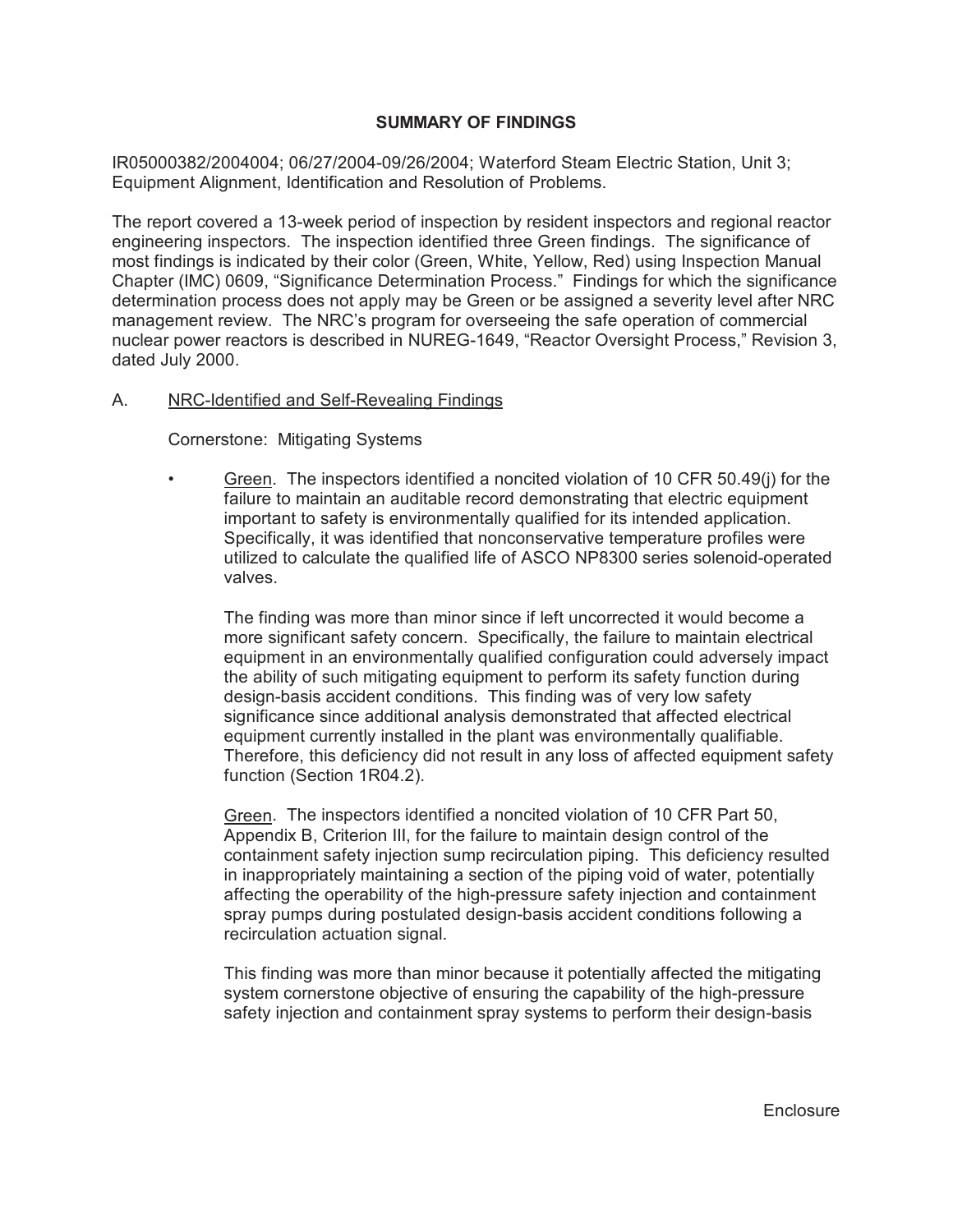functions. The finding was determined to be of very low safety significance because the design deficiency was confirmed not to result in loss of function per Generic Letter 91-18, Revision 1 (Section 1R04.2).

### Cornerstone: Barrier Integrity

• Green. The inspectors identified a noncited violation of 10 CFR Part 50, Appendix B, Criterion XVI, for failure to determine the cause and preclude recurrence of main steam isolation solenoid-operated dump valve failures. This failure affected the primary containment isolation function for the main steam system isolation valves. The primary cause of this finding was related to the crosscutting area of problem identification and resolution.

The finding was greater than minor because if left uncorrected the finding could become a more safety significant concern. The finding was only of very low safety significance because it did not represent an actual reduction of the atmospheric pressure control function of the reactor containment, it did not result in an actual open pathway affecting the physical integrity of reactor containment, and the main steam isolation valves were inoperable for less time than the allowed Technical Specification outage time (Section 4OA2). The valve was repaired and returned to service.

### B. Licensee-Identified Violations

Violations of very low safety significance, which were identified by Entergy have been reviewed by the inspectors. Corrective actions taken or planned by Entergy have been entered into Entergy's corrective action program. These violations and corrective action tracking numbers are listed in Section 4OA7 of this report.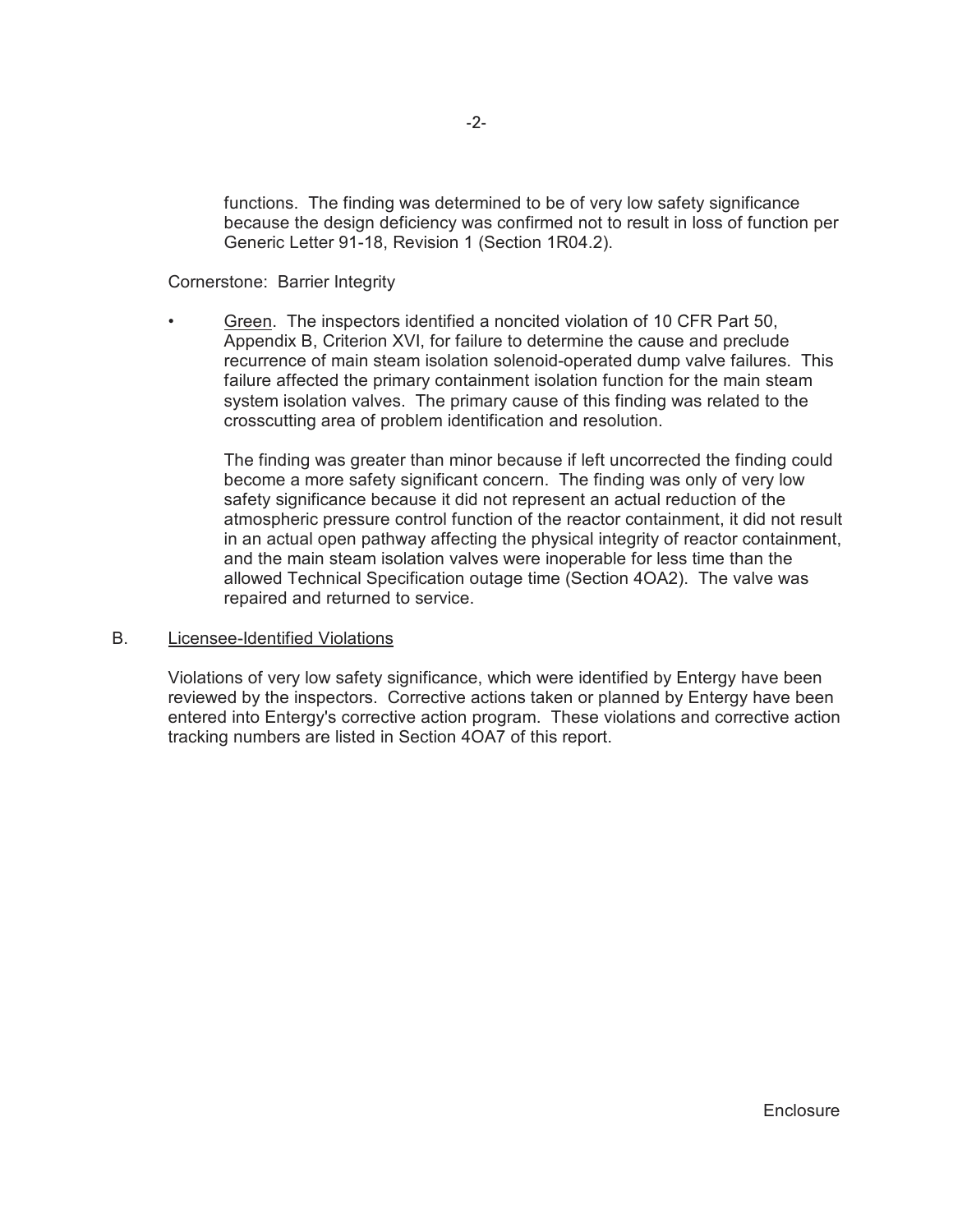# **REPORT DETAILS**

Summary of Plant Status: The plant was operated at approximately 100 percent power from June 27 through September 26, 2004, except when reactor power was reduced to approximately 88 percent on September 1, 2004, to conduct high-pressure turbine valve testing.

1. REACTOR SAFETY Cornerstones: Initiating Events, Mitigating Systems, Barrier Integrity

## 1R01 Adverse Weather Protection (71111.01)

a. Inspection Scope

Inspections were conducted to verify the status of Entergy Operations, Inc.'s (Entergy's) hurricane season preparations. The inspectors completed a walkdown of three areas inside and outside the plant on August 10, 2004. The walkdown included the following areas:

- Electrical distribution switchyard, including the auxiliary and startup transformers
- Main turbine generator
- Ultimate heat sink

The inspectors also reviewed Operating Procedure OP-901-521, "Severe Weather and Flooding," Revision 4; and the Updated Final Safety Analysis Report, Section 3.

b. Findings

No findings of significance were identified.

### 1R04 Equipment Alignment (71111.04)

- a. Inspection Scope
- .1 Partial System Walkdowns

The inspectors performed the following three partial system equipment alignment inspections during this inspection period:

• On July 9, 2004, the inspectors performed a partial equipment alignment inspection of emergency diesel generator Train A while emergency diesel generator Train B was inoperable. A review of select maintenance work orders and corrective action documents was performed to assess the material condition and performance of emergency diesel generator Train A. System configuration was assessed using Operating Procedure OP-009-002, "Emergency Diesel Generator," Revision 18. A walkdown of accessible portions of the system was performed to assess material condition, such as system leaks and housekeeping issues, that could adversely affect system operability.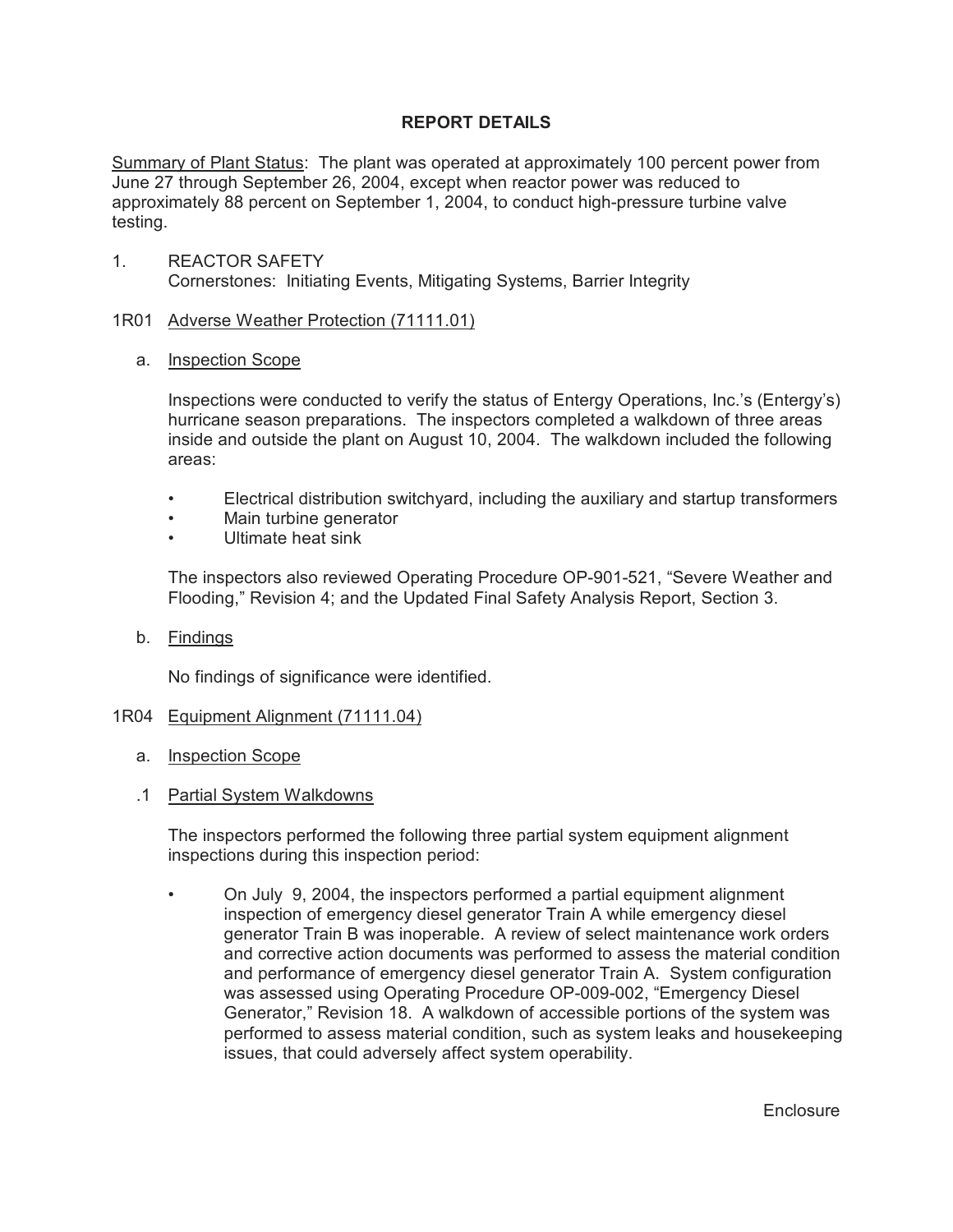- On August 24, 2004, the inspectors performed a partial walkdown of the mechanical and electrical components of a critical portion of auxiliary component cooling system Train B. This walkdown was completed during an unplanned maintenance outage that rendered Train A inoperable. System configuration was assessed using Operating Procedure OP-002-001, "Auxiliary Component Cooling Water," Revision 13, as well as applicable sections of the Updated Final Safety Analysis Report.
- On August 31, 2004, the inspectors walked down the accessible electrical and mechanical portions of containment spray system Train B. The walkdown was completed while containment spray system Train A was unavailable due to a planned system outage. The inspectors performed the walkdown using Operating Procedure OP-009-001, "Containment Spray," Revision 11.

## b. Findings

No findings of significance were identified.

## .2 Complete Equipment Alignment

a. Inspection Scope

The inspectors performed a complete equipment alignment inspection of the containment spray system. A walkdown of the mechanical and electrical components in the system was performed to verify that the system was configured and operated in accordance with operating procedures. The inspectors reviewed the system design requirements in the Updated Final Safety Analysis Report to verify the system's ability to perform its safety function for design-basis events. The inspectors reviewed applicable design documentation and selected condition reports to verify that degraded conditions were identified at the appropriate threshold and that corrective actions were adequate and implemented in a timely manner.

b. Findings

### Failure to Maintain Adequate Environmental Qualification Records

Introduction. A Green noncited violation of 10 CFR 50.49(j) was identified for the failure to maintain an auditable record demonstrating that electric equipment important to safety is environmentally qualified for its intended application. Specifically, it was identified that nonconservative temperature profiles were utilized to calculate the qualified life of ASCO NP8300 series solenoid-operated valves.

Description. During review of control wiring diagrams for containment spray isolation Valves CS-125A and -125B, the inspectors noted that normally energized ASCO

**Enclosure**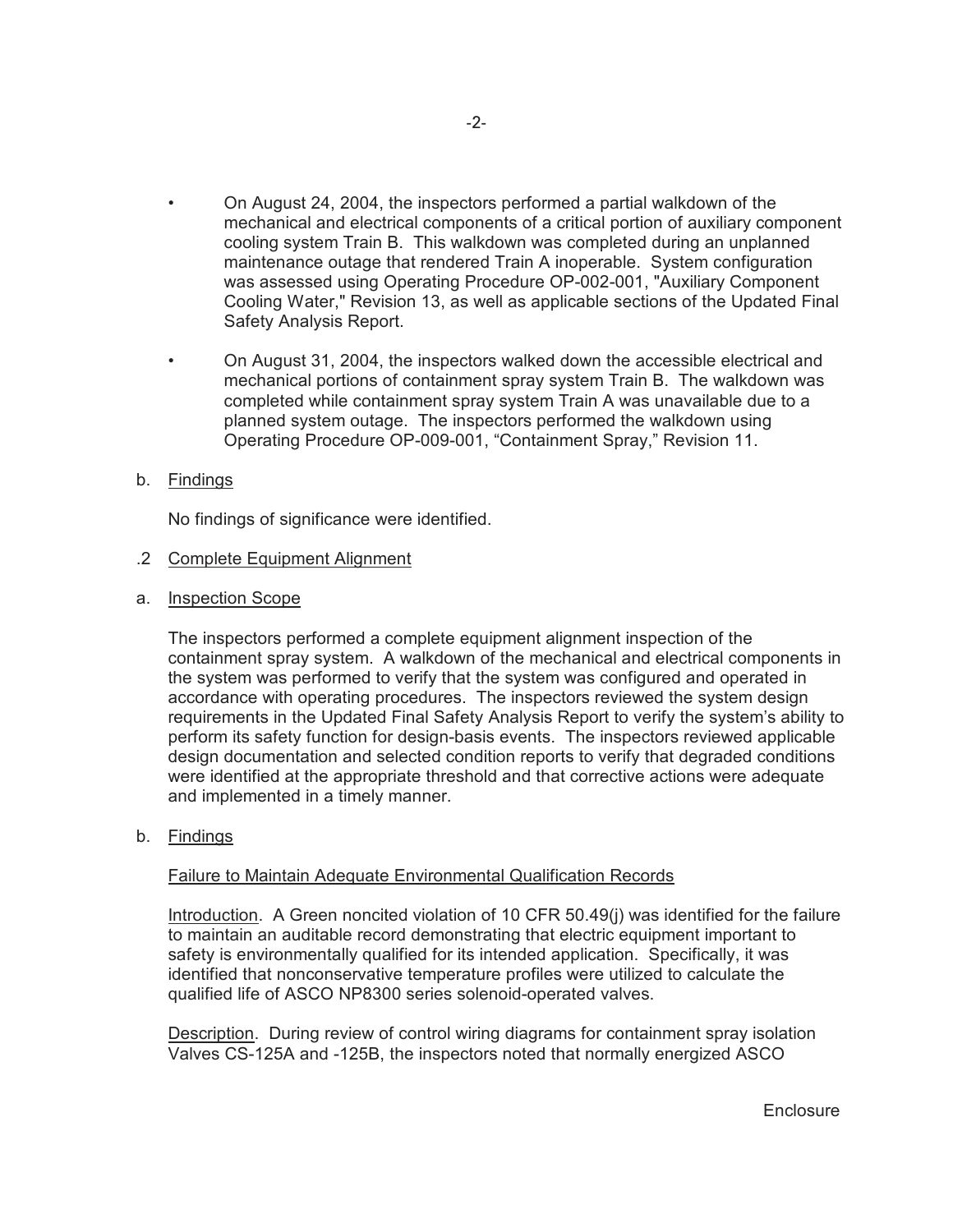solenoids were utilized to support the valves' safety functions to open and close. The inspectors reviewed the established replacement frequency for the solenoid-operated valves and noted that the frequency appeared unusually long. The inspectors noted that the solenoid-operated valves were required to meet the environmental qualification requirements of 10 CFR 50.49 and requested for review the applicable qualification records for the components.

A review of environmental qualification Record LPL-EQA-03.02, "Environmental Qualification Assessment for ASCO NP-1 Solenoid Valves Used at the Waterford SES Unit No. 3," Revision 7, was performed. The record documented that all normally energized ASCO NP-1 solenoid coils had a qualified life of more than 40 years. The inspectors reviewed the methodology used to calculate this qualified life and determined that Entergy had performed service temperature testing that resulted in nonconservative temperature profiles being obtained. These nonconservative temperature profiles were obtained due to Entergy performing service temperature testing in an oven using forced air flow and installation of thermocouples that failed to provide representative temperatures of the materials being assessed.

The inspectors noted that the vendor had provided service temperature profiles for the ASCO NP-1 solenoid-operated valves. A comparison of the temperature profiles between the Entergy and vendor test data demonstrated that Entergy results were significantly lower than the vendor. These lower temperatures would result in extending the qualified life of the affected equipment. Upon questioning the validity of the temperature profile testing methods used, Entergy determined that the method was nonconservative; therefore, the calculated qualified life of the solenoid valves was incorrect.

Entergy recalculated the qualified life of all ASCO NP-1 solenoid valves. These calculations concluded that the alternating current solenoid's revised qualified life reduced to 24.49 years outside containment and 11.23 years inside containment. For direct current solenoids, Entergy determined that the qualified life reduced to 8.7 years outside containment and 4.5 years inside containment.

Analysis. The deficiency associated with this finding was the failure to maintain an auditable record demonstrating that electric equipment important to safety was environmentally qualified for its intended application. The finding was more than minor because if left uncorrected it would become a more significant safety concern. Specifically, the failure to maintain electrical equipment in an environmentally qualified configuration could adversely impact the ability of such equipment to perform its safety function during design-basis accident conditions. This finding was only of very low safety significance since additional analysis demonstrated that affected electrical equipment currently installed in the plant was environmentally qualifiable. Therefore, this deficiency did not result in any loss of safety function of affected equipment.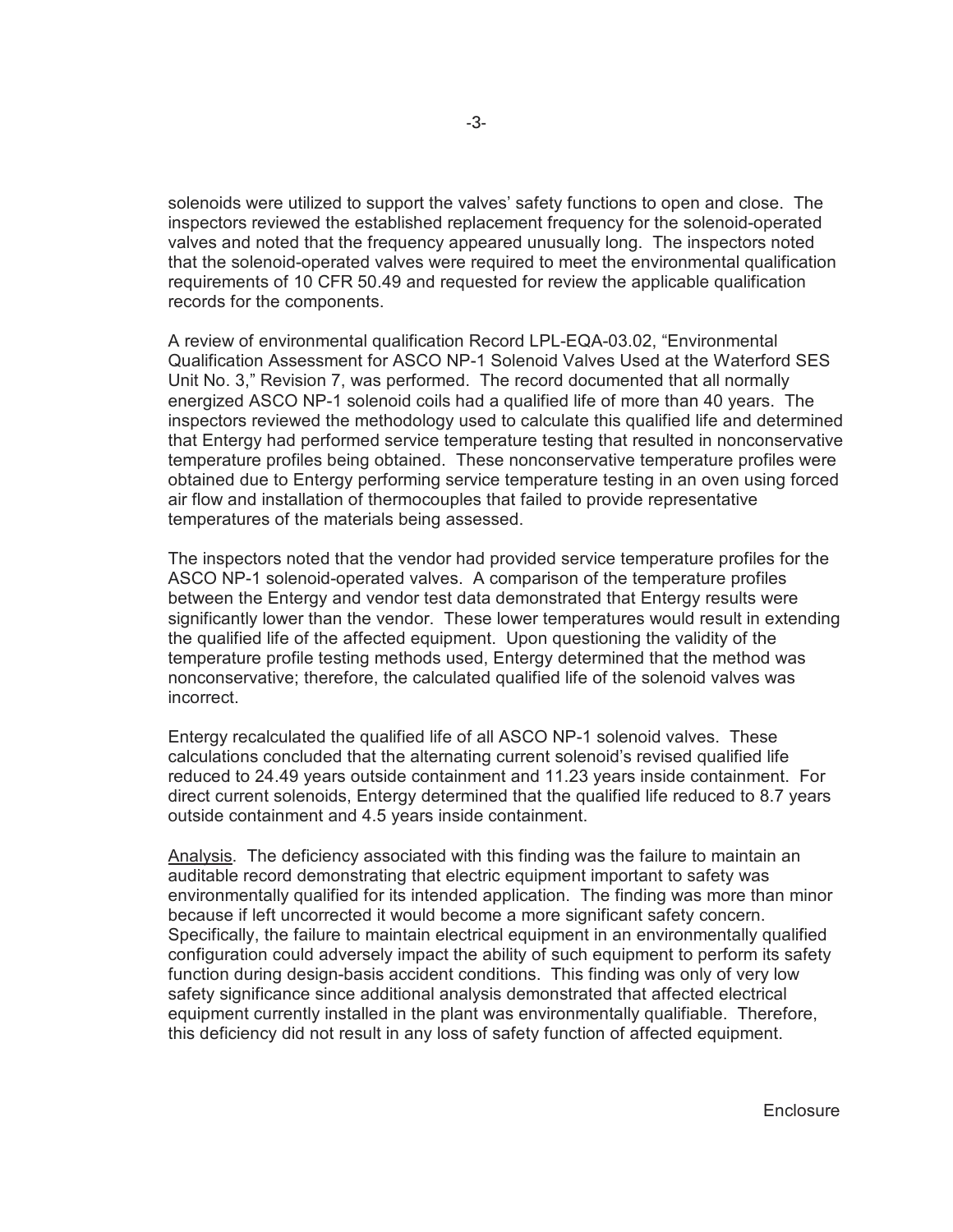Enforcement. 10 CFR 50.49(j) requires, in part, that a record of the qualification must be maintained in auditable form to permit verification that each item of electric equipment important to safety is qualified for its application and meets its specified performance requirements under predicted environmental conditions. The failure to maintain an auditable record demonstrating that ASCO NP8300 series solenoid-operated valves were environmentally qualified for their intended application is a violation of 10 CFR 50.49(j). Because this deficiency was of very low safety significance and entered into Entergy's corrective action program as Condition Reports 2004-02382 and -02497, this violation is being treated as a noncited violation: NCV 50-382/0404-01, Failure to Maintain Adequate Environmental Qualification Records.

### Failure to Maintain Design Control of Safety Injection Sump Suction Piping

Introduction. The inspectors identified a Green noncited violation of 10 CFR Part 50, Appendix B, Criterion III, for the failure to maintain design control of the containment safety injection sump recirculation piping. This deficiency resulted in inappropriately maintaining a section of the suction piping void of water, potentially affecting the operability of the high-pressure safety injection and containment spray pumps during postulated design-base accident conditions following a recirculation actuation signal.

Description. During a sample review of Entergy's corrective action program records for the containment spray system, the inspectors noted that Condition Report CR-WF3-1999-00486, initiated on April 18, 1999, documented that, during normal plant operation, an air void of approximately 26 cubic feet exists between the containment safety injection sump outlet isolation valves and the respective downstream check valves. The initiator stated that this voided condition was not adequately addressed by analysis to ensure that the emergency core cooling system pumps would not be adversely affected following a recirculation action signal during a loss of coolant accident scenario.

The inspectors noted that following loss of coolant accident scenarios the containment spray, low-pressure safety injection, and high-pressure safety injection pumps automatically start and take a suction from the refueling water storage pool. When the pool level approaches the 10 percent full level, a recirculation actuation signal opens the containment safety injection sump isolation valves and stops the low-pressure safety injection pumps. Manual operator actions are taken to close the refueling water storage pool isolation valves after operators verify proper flow characteristics of the high-pressure safety injection and containment spray pumps.

The inspectors noted that Entergy had determined that air in the containment sump suction piping would have no adverse affect on the ability of the emergency core cooling system to perform its safety function. This determination was based on a review of isometric drawings and engineering judgement. It was concluded that, due to low flow

**Enclosure**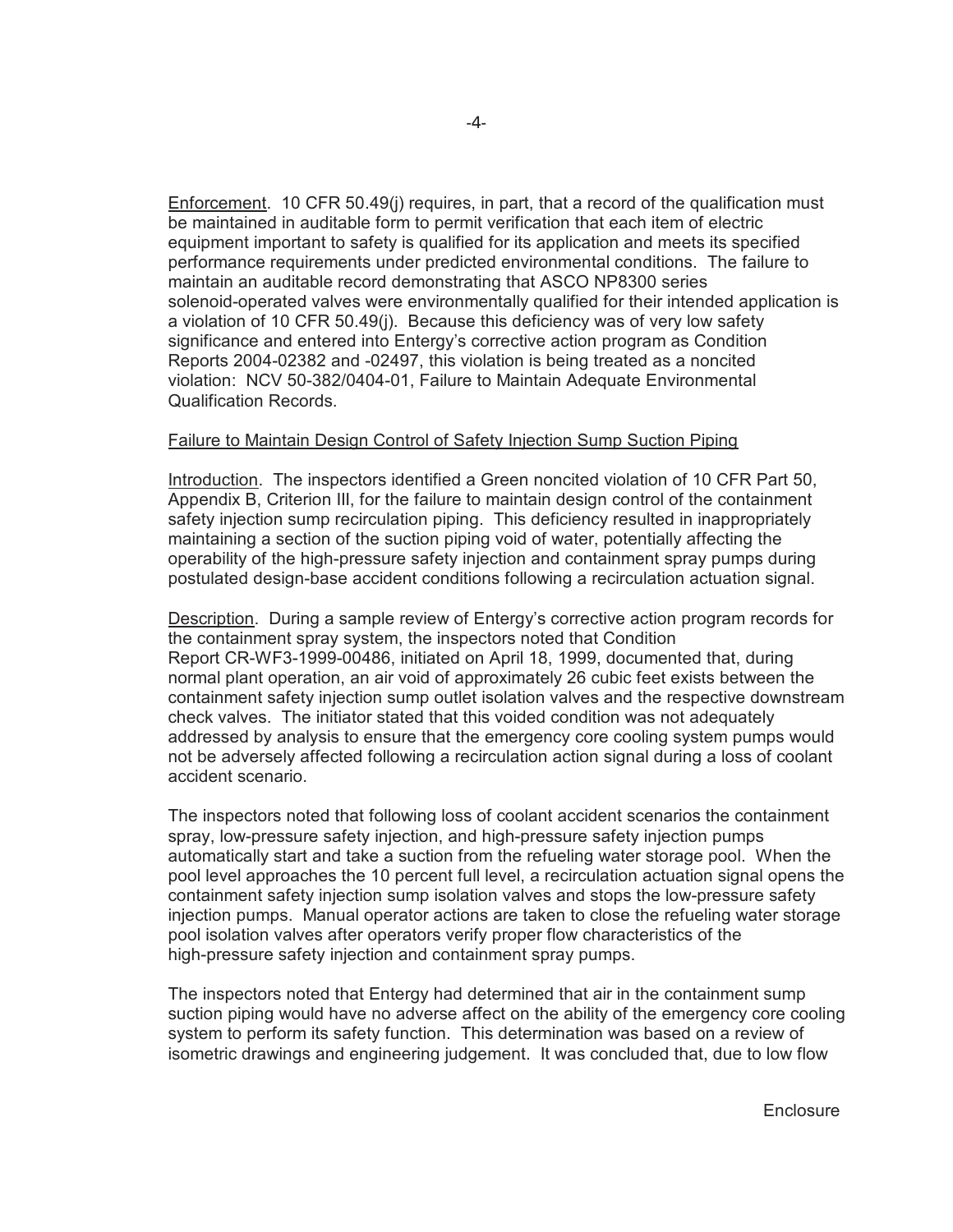rates and piping configuration, the majority of the air void would rise back into the safety injection sump following the opening of the containment sump isolation valve.

The inspectors reviewed the referenced isometric drawings and noted that the piping configuration was sloped 1/8-inch per foot from the air-voided piping back to the containment sump, and the flow velocity following opening of the containment sump isolation valves at pump runout conditions would be approximately 2.44-feet per second. Based on these conditions, the inspectors concluded that it would be improbable for the air void to reach the emergency core cooling system pump suction. However, the inspectors were concerned that air entrainment by water could potentially affect the pumps' net positive suction head analysis. A review of Entergy's analysis indicated that these concerns were not adequately addressed.

The inspectors reviewed Entergy's Updated Final Safety Analysis Report and noted no discussion was provided indicating that the containment sump suction piping would contain a voided section of piping following recirculation actuation. A review of the high-pressure safety injection and containment spray pumps' net positive suction head analysis also revealed that this voided condition had not been considered. A review of Entergy's safety evaluation report contained in NUREG-0787, Section 6.3, "Emergency Core Cooling System," was performed. The safety evaluation stated, in part, "During normal operation, the ECCS lines will be maintained in a filled condition. Suitable vents are provided and administrative procedures will require that ECCS lines be returned to a filled condition following events such as maintenance that require draining of any of the lines." The inspectors reviewed system drawings and noted that vent and fill lines were available to support maintaining the voided sump suction piping filled with water. The inspectors concluded that Entergy had not adequately maintained design control of the emergency core cooling system since the system was not maintained full of water during normal plant operation, and analysis and/or testing had not been performed to demonstrate successful emergency core cooling system pump performance for the voided condition.

Entergy initiated Condition Report 2004-02251 on July 24, 2004, to address the inspectors concerns. Entergy determined that the system was operable but degraded in accordance with Generic Letter 91-18. A consultant evaluated the effect the voided condition would have on operation of the safety injection system following a recirculation actuation signal. The evaluation included analytic modeling of the transient and utilization of relevant published data on air entrainment and stratified flow. In addition, scoping scale model testing was performed to demonstrate that flow behavior was consistent with the analysis. The evaluation concluded that air in the sump suction piping would not prevent the high-pressure safety injection and containment spray pumps from performing their design functions. The flow velocities were determined to be low enough to allow the water and air time to stratify after passing through the check valve on the downstream end of the voided piping and the air to distribute along the upper portion of the pipe downstream of the sump check valve. The stratified air would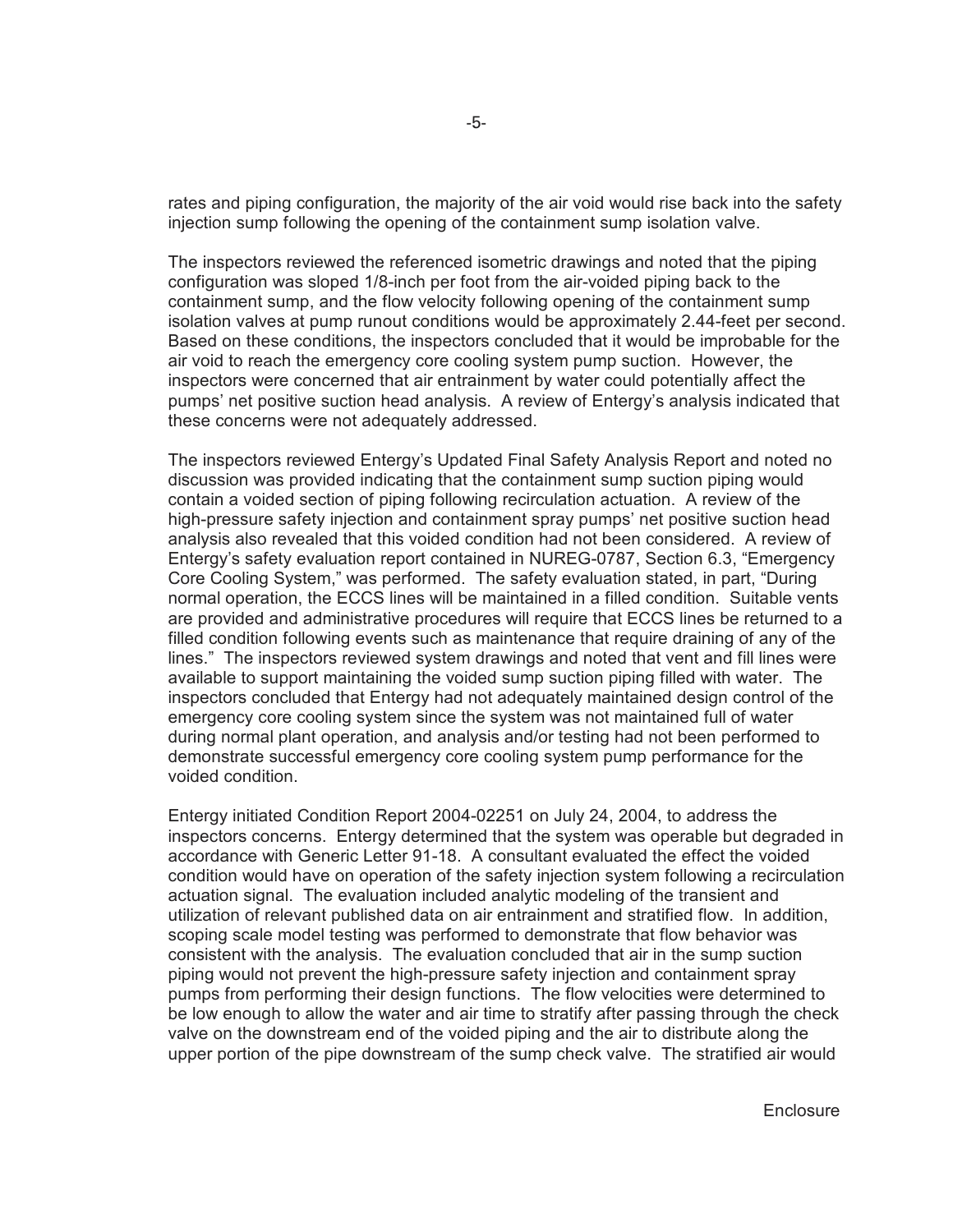not travel down the incline to the pumps' supply header because the flow velocities are too low.

Analysis. The deficiency associated with this finding was the failure to maintain design control of the containment safety injection sump suction piping. This finding was greater than minor because it potentially affected the mitigating system cornerstone objective of ensuring the capability of the high-pressure safety injection and containment spray systems to perform their design-basis functions. This finding was evaluated using the NRC Manual Chapter 0609, Significance Determination Process, Phase 1, worksheet under the mitigating systems cornerstone. The finding was determined to be of very low safety significance because the design deficiency was confirmed not to result in loss of function per Generic Letter 91-18, Revision 1.

Enforcement. 10 CFR Part 50, Appendix B, Criterion III, "Design Control," states, in part, that measures be established to assure that applicable regulatory requirements and the design basis are correctly translated into specifications, drawings, procedures, and instructions. The failure to maintain the containment sump suction piping full of water is a violation of 10 CFR Part 50, Appendix B, Criterion III, "Design Control." Because the deficiency has been entered into Entergy's corrective action program as Condition Report 2004-02251, this violation is being treated as a noncited violation, consistent with Section VI.A of the NRC Enforcement Policy: NCV 50-382/0404-02, Failure to Maintain Design Control of Safety Injection Sump Recirculation Piping.

### 1R05 Fire Protection (71111.05)

a. Inspection Scope

The inspectors conducted six inspections to assess whether Entergy had implemented a fire protection program that adequately controlled combustibles and ignition sources within the plant, effectively maintained fire detection and suppression capabilities, and maintained passive fire protection features in good material condition.

The following areas were inspected:

- Fire Zones RAB 30, 31, and 32 on July 1, 2004
- Fire Zone RAB 8B on July 16, 2004
- Fire Zones RAB 33, 35, 36, 37, 38, and 39 on August 10, 2004
- Fire Zones RAB 1B, 2, 15, 17, 18, and 23 on August 19, 2004
- Fire Zones CTB, RAB 1A, 8A, 8B, 9, 32, 33, 35, and 36 on August 31, 2004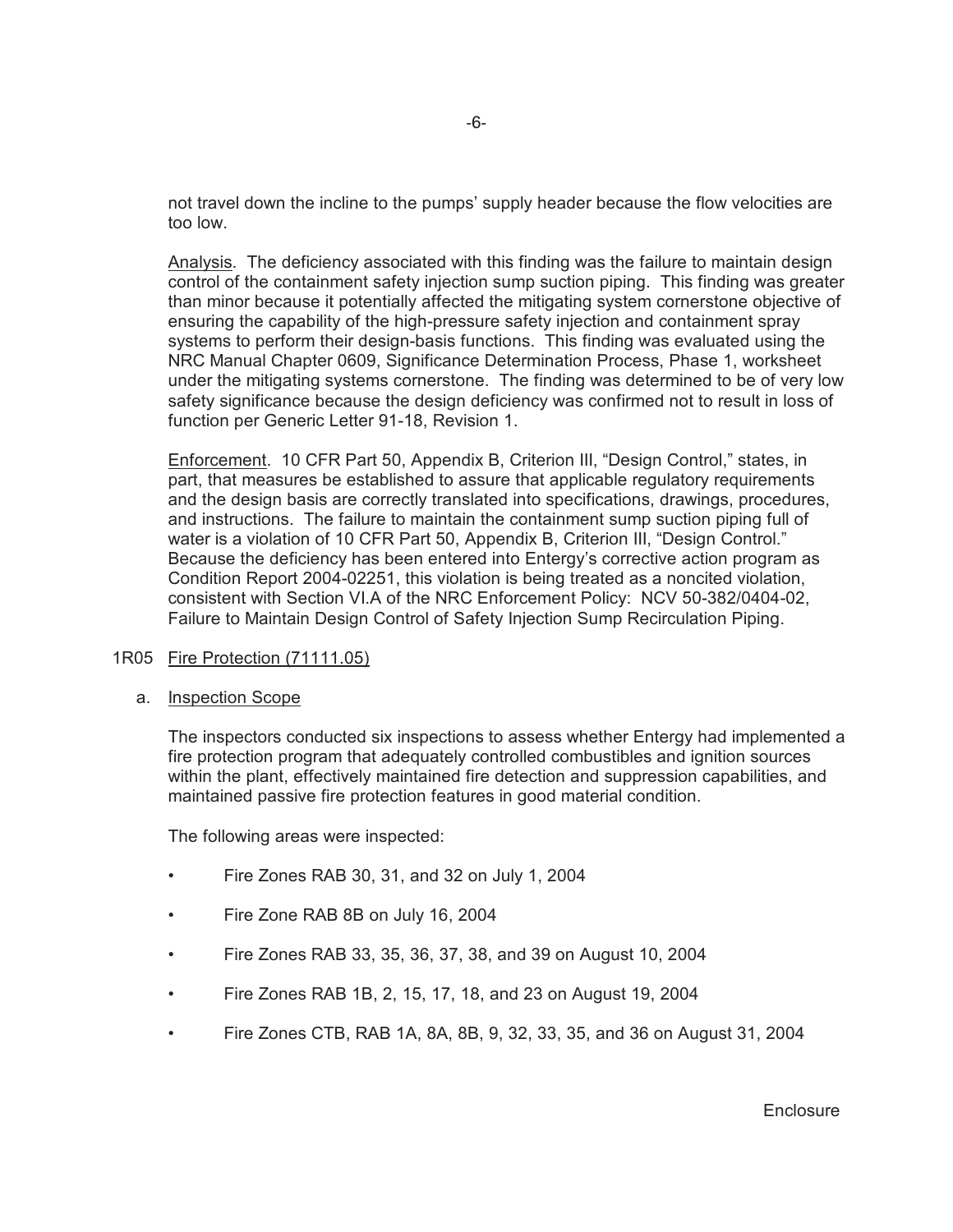• Fire Zones RAB 17, 18, 19, 20, 21, 23, 33, 35, 36, 37, 38, and 39 on August 31, 2004

### b. Findings

No findings of significance were identified.

### 1R06 Flood Protection Measures (71111.06)

a. Inspection Scope

The inspectors conducted a review of Entergy's external flood protection measures to ensure that flood risks are adequately mitigated. The inspectors reviewed Procedure OP-901-521, "Severe Weather and Flooding," Revision 3; the Updated Final Safety Analysis Report, Chapters 2 and 3; and Drawing G-580, "Nuclear Plant Island Structure Flood Wall Penetrations," Revision 3. The inspectors inspected the reactor auxiliary building flood wall water-tight doors and pipe penetrations below the +30-foot mean sea level elevation and the reactor auxiliary building roof drainage system to ensure that the reactor auxiliary building flood wall and roof protection measures were adequately addressed.

b. Findings

No findings of significance were identified.

#### 1R07 Heat Sink Performance (71111.07)

- .1 Biennial Heat Sink Performance (71111.07B)
- a. Inspection Scope

From August 30 through September 3, 2004, the inspectors performed the biennial heat sink performance inspection. The inspectors selected four safety-related heat exchangers for this inspection, including the component cooling water heat exchanger, safeguards pump room cooler, shutdown cooling heat exchanger, and essential chillers.

The inspectors reviewed test, inspection, licensing, design, and vendor documents and verified that: (1) testing, inspection/maintenance, and biotic fouling controls were adequate to ensure proper heat transfer; (2) acceptance criteria properly considered the differences between test/inspection conditions and design-basis requirements; (3) acceptance criteria were consistent with accepted industry practices and testing accounted for instrument uncertainties, either implicitly or explicitly; (4) the frequency of testing or inspection was adequate to detect degradation prior to loss of acceptable heat removal capabilities; (5) as-found test/inspection results were appropriately evaluated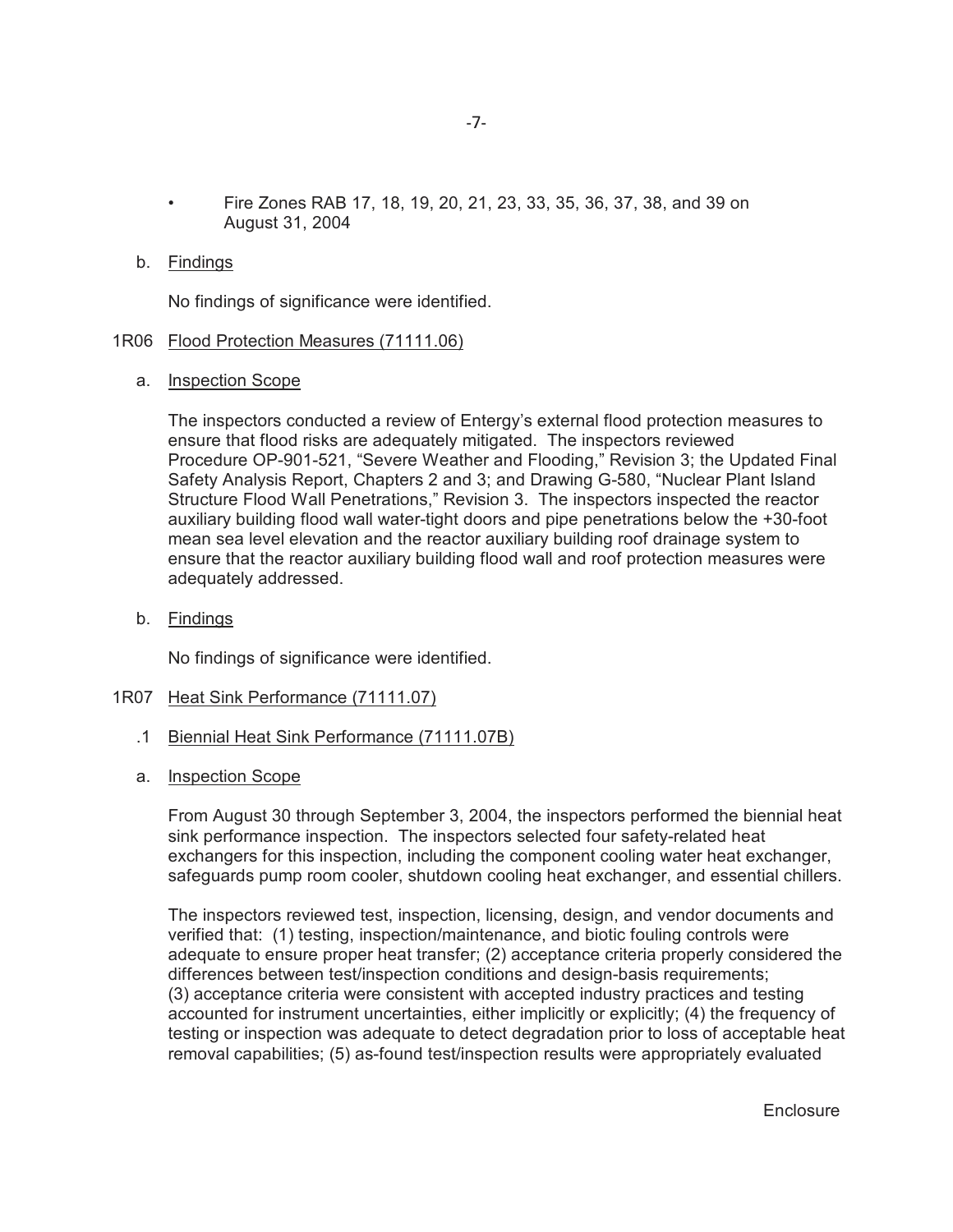and findings were properly dispositioned; and (6) the ultimate heat sink and subcomponents demonstrated adequate performance.

The inspectors reviewed 14 service water related condition reports and verified that heat exchanger problems were properly documented, dispositioned, and corrected.

b. Findings

No findings of significance were identified.

### 1R11 Licensed Operator Requalification (71111.11)

a. Inspection Scope

On August 17, 2004, the inspectors observed two licensed operator simulator training examinations. During the examinations, the inspectors evaluated the operator's ability to recognize, diagnose, and respond to failed instruments, a loss of coolant accident, a rapid plant downpower, failures of mitigating system components, and entry into their emergency plan for the evacuation of site personnel. All scenario critical tasks were satisfactorily completed. The inspectors observed and evaluated the following areas:

- Understanding and interpreting annunciator and alarm signals
- Diagnosing events and conditions based on signals or readings
- Understanding plant systems
- Use and adherence of Technical Specifications
- Crew communications including command and control
- The crew's and evaluator's critiques
- b. Findings

No findings of significance were identified.

### 1R12 Maintenance Rule Implementation (71111.12)

a. Inspection Scope

During the inspection period, the inspectors reviewed Entergy's implementation of the Maintenance Rule. The inspectors considered the characterization, safety significance, performance criteria, and appropriateness of goals and corrective actions. The inspectors assessed Entergy's implementation of the Maintenance Rule to the requirements outlined in 10 CFR 50.65 and Regulatory Guide 1.160, "Monitoring the Effectiveness of Maintenance at Nuclear Power Plants," Revision 2. The inspectors reviewed the following three components and/or systems that displayed performance problems: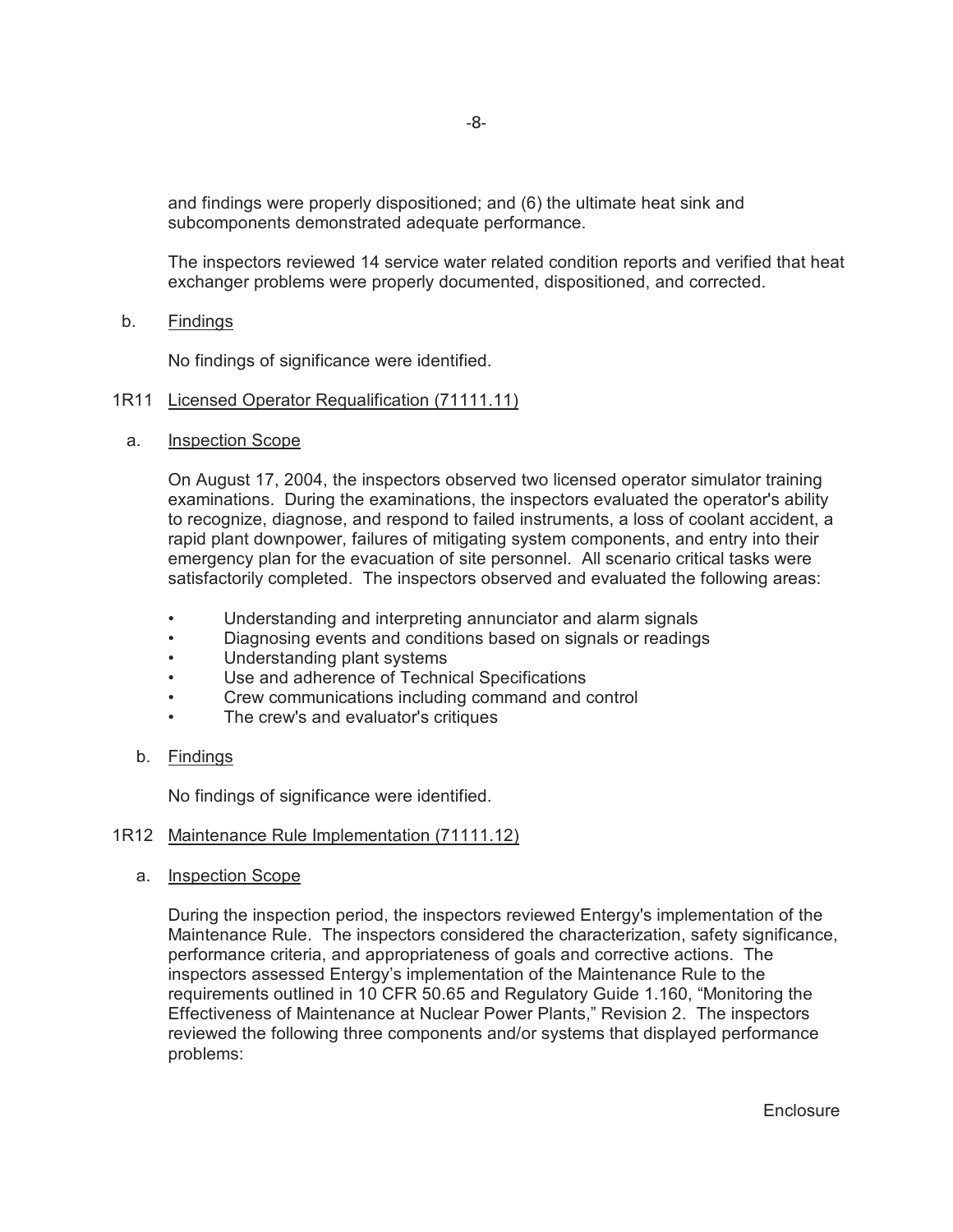- Condensate makeup and storage system
- Reactor auxiliary building room coolers
- Reactor auxiliary building controlled ventilation area system

### b. Findings

No findings of significance were identified.

### 1R13 Maintenance Risk Assessments and Emergent Work Evaluation (71111.13)

a. Inspection Scope

The inspectors reviewed risk assessments for planned or emergent maintenance activities to evaluate Entergy's implementation of 10 CFR 50.65(a)(4) requirements for assessing and managing any increase in risk from these activities. The following five risk evaluations were reviewed:

- On July 6-7, 2004, during emergent repairs on the Control Element Assembly 40 power control circuit
- On July 28, 2004, during emergent repairs on emergency diesel generator Train A
- On August 18, 2004, during emergent repairs on emergency diesel generator Train B
- On September 1, 2004, during forced outage preparations for repair of Main Transformer B lightning arresters
- On September 21, 2004, during planned maintenance on high pressure safety injection system Train A
- b. Findings

No findings of significance were identified.

### 1R15 Operability Evaluations (71111.15)

a. Inspection Scope

The inspectors reviewed the technical adequacy of five operability evaluations to verify that they were sufficient to justify continued operation of a system or component. The inspectors considered that, although equipment was potentially degraded, the operability evaluation provided adequate justification that the equipment could still meet its

**Enclosure**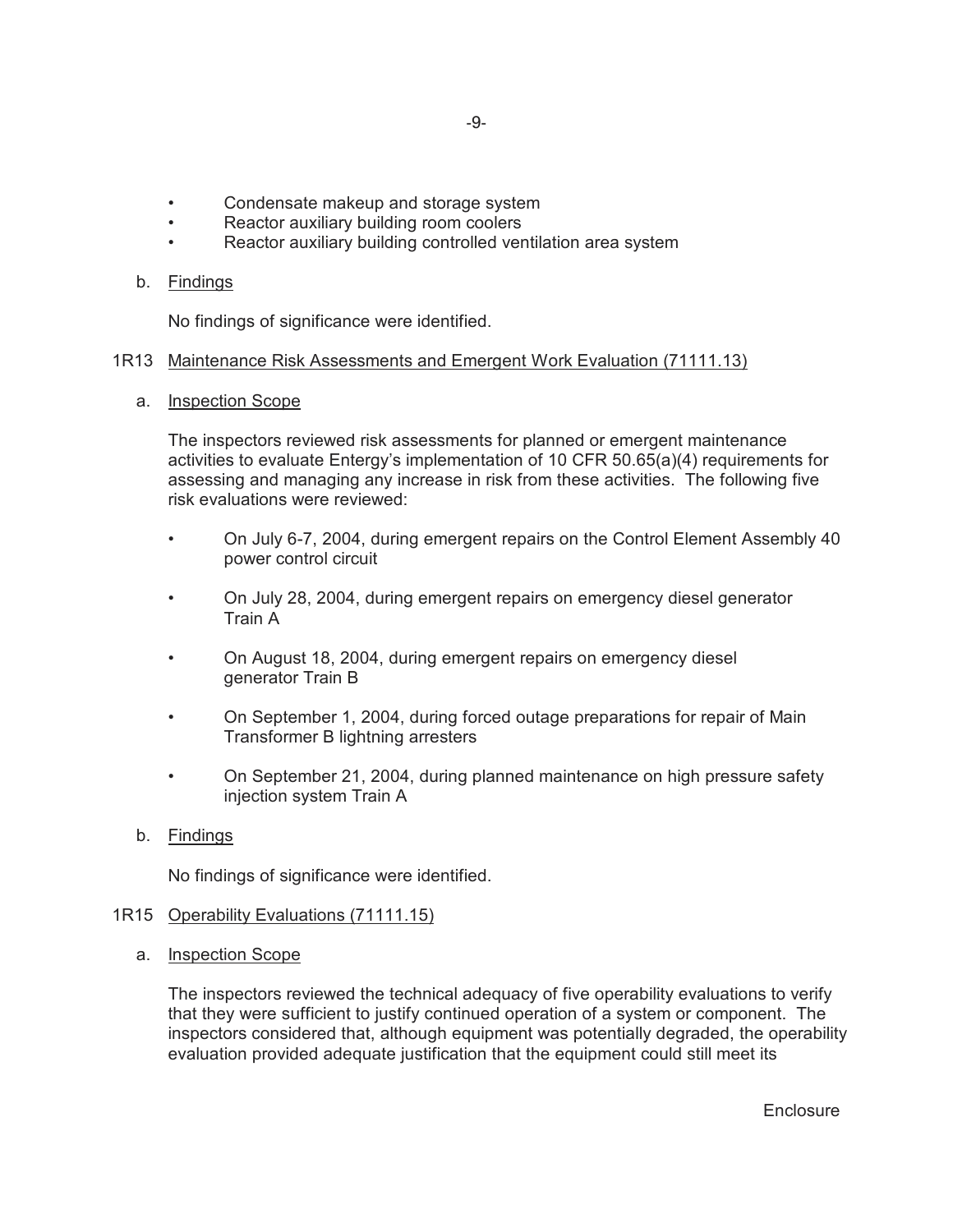Technical Specification, Updated Final Safety Analysis Report, and design-basis requirements and that the potential risk increase contributed by the degraded equipment was thoroughly evaluated. The following five evaluations were reviewed:

- Operability evaluation addressing emergency diesel Generator B engine-driven jacket water pump leakage (Condition Report CR-WF3-2004-2547)
- Operability evaluation addressing multiple ASCO NP8300 series solenoid operated valves that potentially exceeded qualified service life conditions (Condition Report CR-WF3-2004-2497)
- Operability evaluation addressing adverse trend in main steam isolation solenoid operated dump valve failures (Condition Report CR-WF3-2004-02468)
- Operability evaluation addressing affects of voided containment sump suction piping supporting the high-pressure safety injection and containment spray pumps (Condition Report CR-WF3-2004-02251)
- Operability evaluation addressing deficiencies identified as affecting the main steam isolation valve closure time analysis (Condition Report CR-WF3-2004-02217)
- b. Findings

No findings of significance were identified.

### 1R16 Operator Workarounds (71111.16)

a. Inspection Scope

The inspectors performed a review of operator workarounds. This review evaluated the individual and cumulative effects of operator workarounds to assess the associated impact affecting the operator's ability to respond in a correct and timely manner to plant transients and accidents.

b. Findings

No findings of significance were identified.

### 1R19 Postmaintenance Testing (71111.19)

a. Inspection Scope

The inspectors reviewed postmaintenance tests to verify system operability and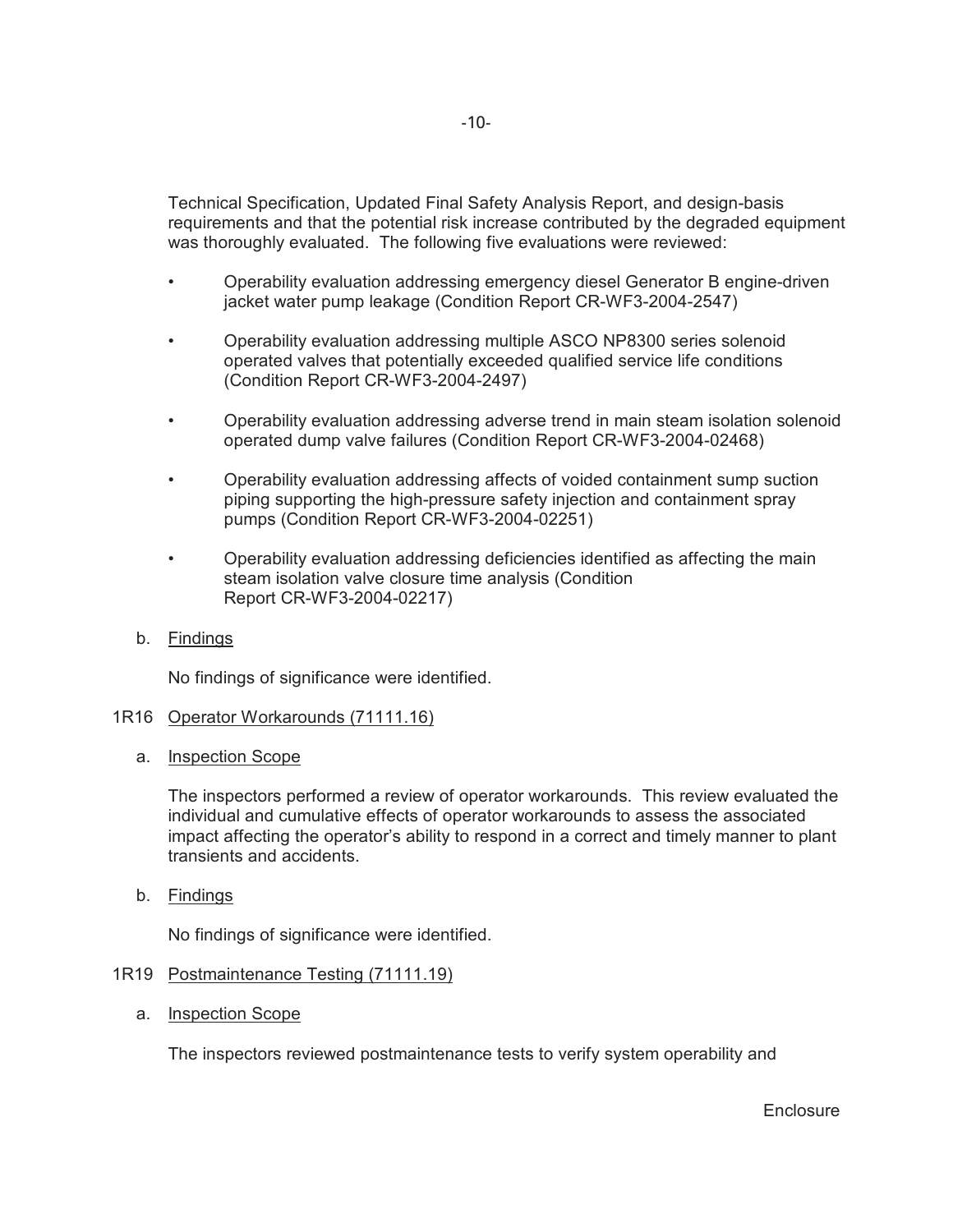functional capabilities. The inspectors considered whether testing met design and licensing bases, Technical Specifications, and Entergy's procedural requirements. The inspectors reviewed testing results for the following six components:

- Main steam isolation valve Train B following maintenance to replace a failed solenoid on April 13, 2002
- Containment spray Train A following a planned maintenance outage on August 31, 2004
- Auxiliary component cooling water Valve ACC-126A following emergent repairs on June 20, 2004, due to a failure of a valve controller card
- Emergency diesel generator Train B following emergent repairs on August 16, 2004, due to a failure of the jacket water pump shaft seal
- Component cooling water Valve CC-963B following planned maintenance on August 10, 2004
- Chilled water Valve CHW-887 following planned maintenance on June 20, 2004
- b. Findings

No findings of significance were identified.

- 1R22 Surveillance Testing (71111.22)
	- a. Inspection Scope

The inspectors observed or reviewed the following seven surveillance tests to ensure the systems were capable of performing their safety function and to assess their operational readiness. Specifically, the inspectors considered whether the following surveillance tests met Technical Specifications, the Updated Final Safety Analysis Report, and Entergy's procedural requirements:

- Surveillance Procedure OP-903-030, "Safety Injection Pump Operability Verification," Revision 13, performed on July 24, 2004. This surveillance verifies the functional capability of high-pressure safety injection Pump B.
- Surveillance Procedure OP-903-121, "Safety Systems Quarterly IST Valve Tests," Revision 5, performed on August 12, 2004. This surveillance verifies that the valve stroke test times were adequate for Valve SI-225B to perform its safety function.

**Enclosure**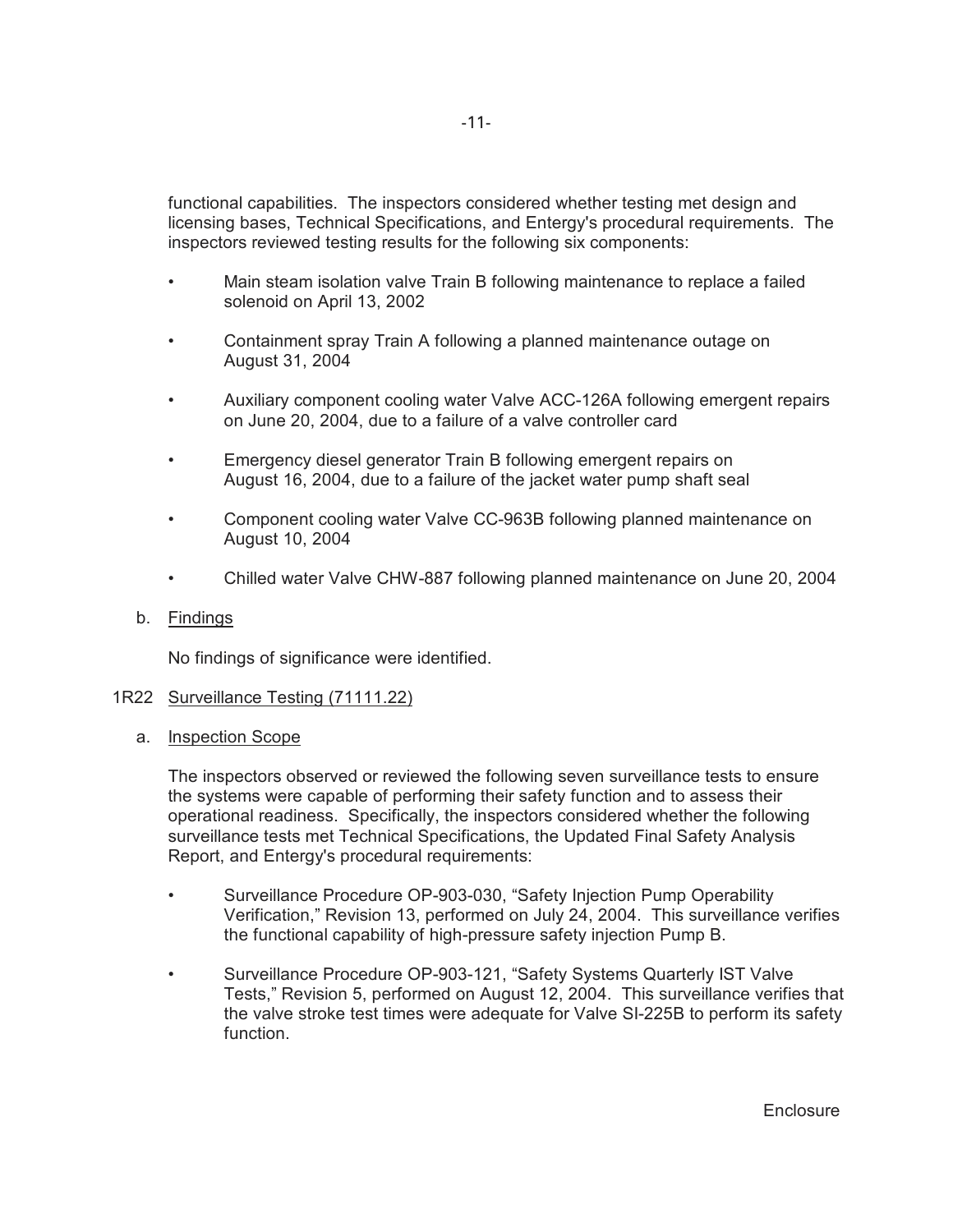- Surveillance Procedure OP-903-118, "Primary Auxiliary Quarterly IST Valve Tests," Revision 6, performed on August 24, 2004. This surveillance verifies that valve stroke test times were acceptable for various valves in the auxiliary component water and component cooling water system.
- Surveillance Procedure OP-903-120, "Primary Auxiliary Quarterly IST Valve Tests," Revision 6, performed on August 24, 2004. This surveillance verifies that valve stroke test times were acceptable for various valves in the main steam system.
- Surveillance Procedure OP-003-035, "Auxiliary Feedwater," Revision 0, performed on September 9, 2004. This surveillance tests the functional capability of the auxiliary feedwater pump.
- Surveillance Procedure OP-903-110, "RAB Fluid Systems Leak Test," Revision 5, performed on September 9, 2004. This surveillance tested for containment sump suction piping external leakage between safety injection Valves SI-602B and -604B.
- System Operating Procedure OP-903-030, "Safety Injection Pump Operability Check," Revision 13, performed on September 22, 2004. This surveillance verifies the functional capability of high-pressure safety injection Pump A.
- b. Findings

No findings of significance were identified.

### 1R23 Temporary Plant Modifications (71111.23)

a. Inspection Scope

The inspectors reviewed Temporary Plant Modification T-04-002, "Temporary Exciter Port Hole Cover." The inspectors reviewed the safety screening, design documents, Updated Final Safety Analysis Report, and applicable Technical Specifications to determine that the temporary modification was consistent with the modification documents, drawings, and procedures. The inspectors walked down accessible portions of the affected equipment. The inspectors reviewed the adequacy of postinstallation tests and test results to confirm that the actual impact of the temporary modification on the permanent system and interfacing systems was adequately verified.

b. Findings

No findings of significance were identified.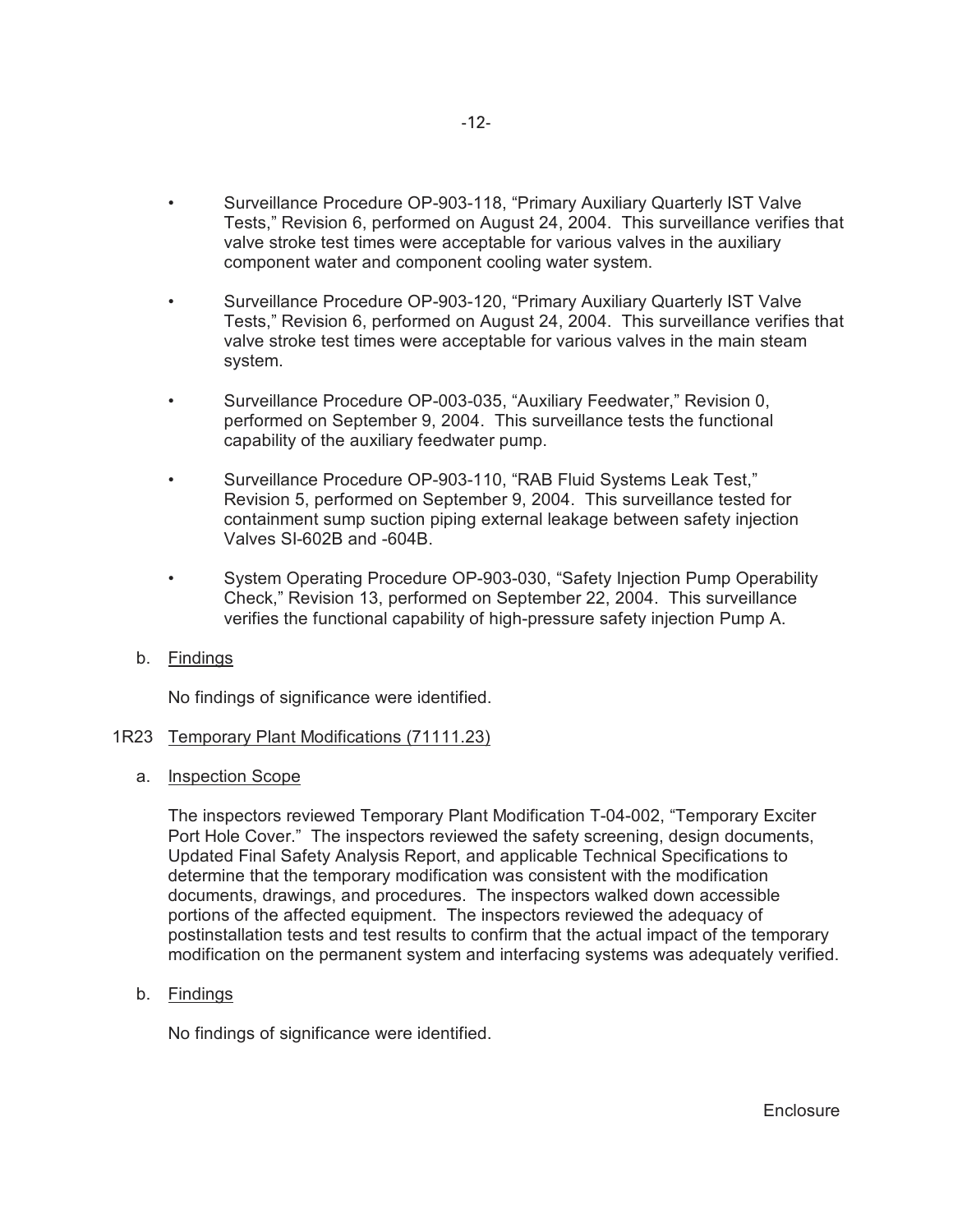### 4. OTHER ACTIVITIES

## 4OA1 Performance Indicator Verification (71151)

### a. Inspection Scope

The inspectors reviewed Entergy's submittals for the performance indicators listed below for the period from the second quarter of 2003 through the second quarter of 2004 to verify the accuracy of the performance indicator data reported during that period. Performance indicator definitions and guidance contained in NEI (Nuclear Energy Institute) 99-02, "Regulatory Assessment Indicator Guideline," Revision 2, was utilized.

### Mitigating Systems Cornerstone

Safety System Functional Failures

### Barrier Integrity Cornerstone

- Reactor Coolant System Activity
- Reactor Coolant System Leakage
- b. Findings

No findings of significance were identified.

### 4OA2 Identification and Resolution of Problems (71152)

- .1 Annual Sample Review
- a. Inspection Scope

The inspectors assessed implementation of Entergy's corrective action process involving multiple failures of main steam isolation solenoid-operated dump valves.

b. Findings

Introduction. The inspectors identified a Green noncited violation of 10 CFR Part 50, Appendix B, Criterion XVI, for the failure to determine the cause and preclude recurrence of main steam isolation solenoid-operated dump valve failures. This failure affected the primary containment isolation function for the main steam system isolation valves.

Description. The inspectors reviewed Condition Report CR-WF3-2002-0778 pertaining to the failure of main steam isolation Valve MS-124B to close on a Channel A

**Enclosure**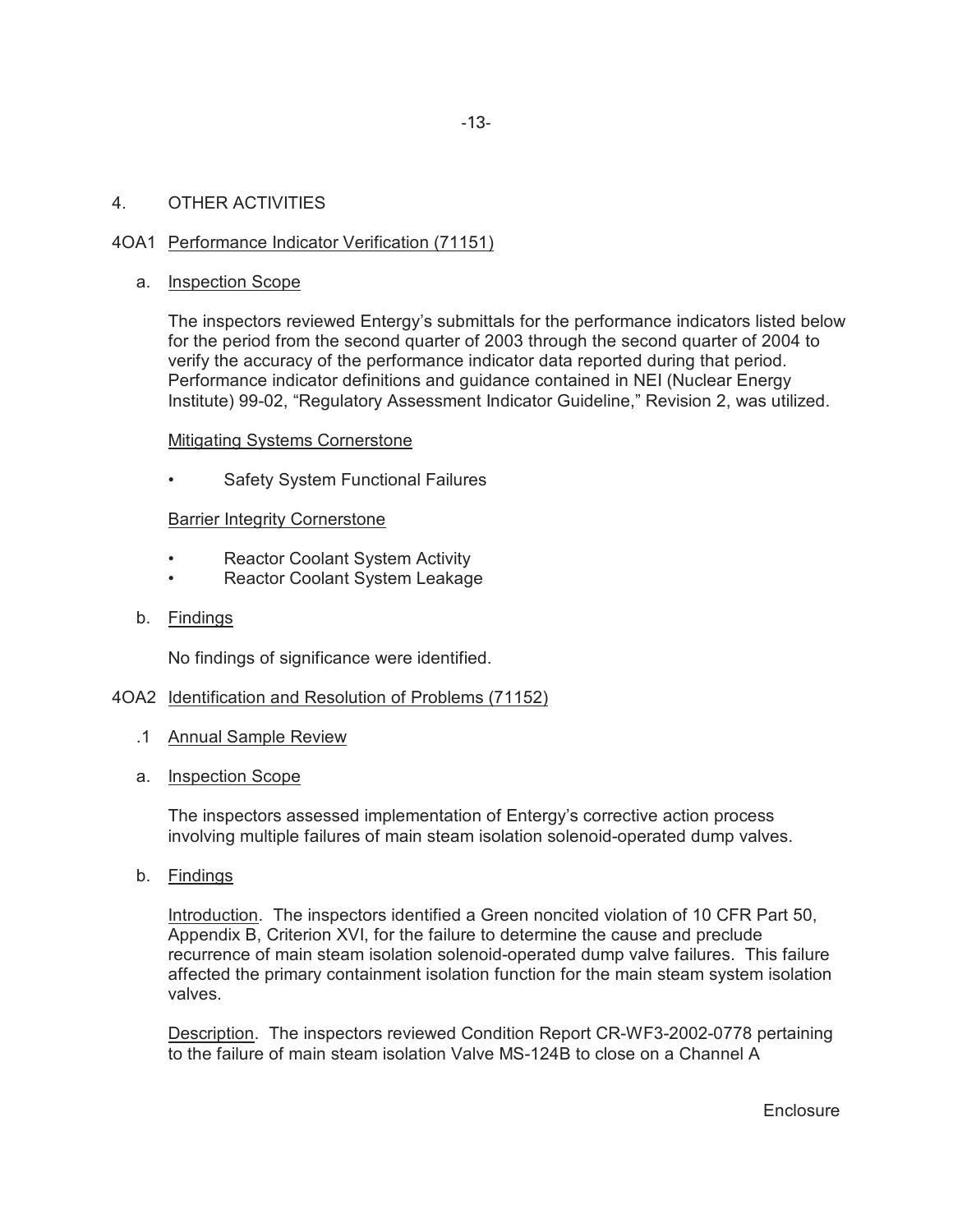engineered safety features actuation system closure signal on April 13, 2002. Entergy identified that hydraulic dump solenoid-operated Valve MS ISV0124 B1 failed to open due to an open solenoid coil. Entergy determined the failure's apparent cause was due to aging and fatigue. Upon review, the inspectors noted that solenoid-operated Valve MS ISV0124 B1 was installed 3 years prior to its failure.

The inspectors also noted that the apparent cause did not provide an extent of condition analysis for the solenoid-operated valve failure. Upon questioning, it was discovered that seven similar failures had occurred since 1987 (9/87, 12/87, 10/88, 10/95, 7/96, 10/98, 11/00, and 4/02). The inspectors noted that one failure occurred with as little as 18 months of service time and others had failed after 24 and 36 months of in-service time. The inspectors noted that, prior to the last solenoid valve failure on April 13, 2002, Entergy had changed the replacement frequency from 3 years to approximately 4.5 years. The inspectors noted that this replacement frequency change was performed without an assessment of previous failures. The inspectors also noted that no corrective action program documentation existed for three of the seven valve failures (10/88, 10/95, and 11/00). The inspectors determined that Entergy failed to identify and correct the cause of the solenoid-operated dump valve failures, resulting in multiple failure recurrences.

Analysis. The deficiency associated with this finding was the failure to determine the cause and preclude recurrence of main steam isolation solenoid-operated dump valve failures. The finding was greater than minor because if left uncorrected the finding could become a more significant safety concern. The finding was only of very low safety significance because it did not represent an actual reduction of the atmospheric pressure control function of the reactor containment, it did not result in an actual open pathway affecting the physical integrity of reactor containment, and the main steam isolation valves were inoperable for less time than the allowed Technical Specification outage time. In accordance with NRC Manual Chapter 0609, Appendix A, Attachment 1, this issue was characterized as having very low safety significance (Green).

Enforcement. Title 10 of the Code of Federal Regulations, Part 50, Appendix B, Criterion XVI, states, in part, that "Measures shall be established to assure that conditions adverse to quality, such as failures, are promptly identified and corrected. In the case of significant conditions adverse to quality, the measures shall assure that the cause of the condition is determined and corrective action taken to preclude repetition." The failure to determine the cause to preclude recurrence of main steam isolation solenoid-operated dump valve failures is a violation of 10 CFR Part 50, Appendix B, Criterion XVI. Because this finding was of very low safety significance and has been entered into Entergy's corrective action program as Condition Reports CR-WF3-2004-2468 and -2519, this violation is being treated as a noncited violation, consistent with Section VI.A of the NRC Enforcement Policy: NCV 50-382/0404-03, Failure to Prevent Recurrence of Main Steam Isolation Valve Failures.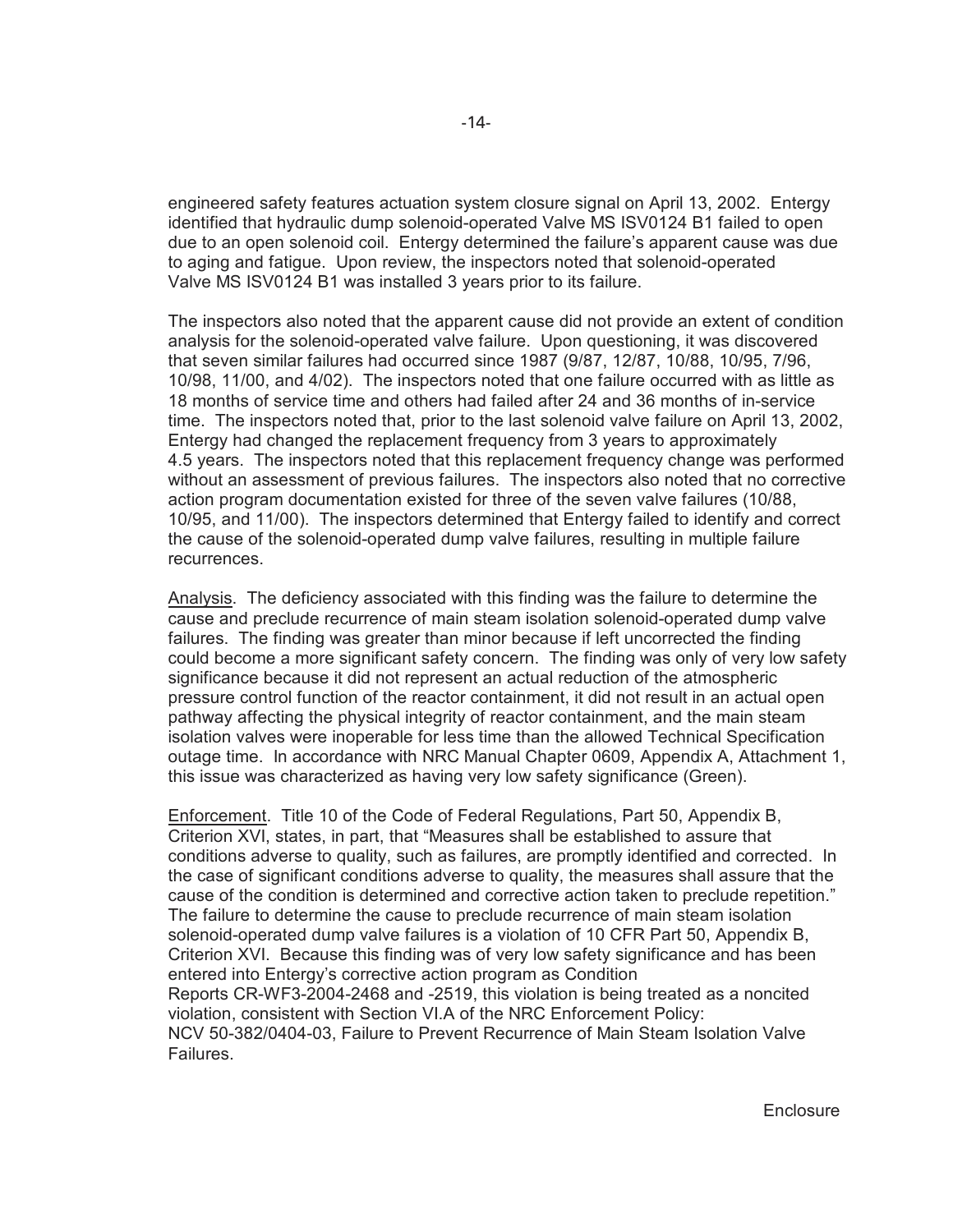### 4OA3 Event Followup (71153)

(Closed) Licensee Event Report 05000382/2004001-00: Failure to Provide Backup Overcurrent Protection Due to Personnel Error

On January 21, 2004, Entergy determined that two 120 volt electrical ac circuits, each going through separate containment electrical penetrations, did not have in-line backup overcurrent protection. This was determined to be a violation of Technical Specification 3.8.4.1a (see Section 40A7 for details). This issue has been entered into Entergy's corrective action process as Condition Report CR-WF3-2004-0185.

#### 4OA5 Other Activities

 .1 Temporary Instruction 2515/154, "Spent Fuel Material Control and Accounting at Nuclear Power Plants"

The inspectors collected the data specified in Phases I and II of the Temporary Instruction. The data was forwarded to the individuals identified in the Temporary Instruction for consolidation and assessment.

 .2 (Closed) URI 05000382/2004002-04: Potential Performance Indicator Error Affecting the Emergency ac Power System Unavailability Criteria

As documented in NRC Inspection Report 05000382/2004-02, Section 4OA1, "Performance Indicator Verification," the inspectors required NRC headquarters support to ascertain if Entergy's interpretation of guidance contained in NEI (Nuclear Energy Institute) 99-02 was appropriate related to recording T/2 fault exposure hours. After review, it was determined that Entergy's interpretation of the guidance was acceptable requiring no revision to the emergency ac power performance indicator data.

 .3 Temporary Instruction 2515/159: Review of Generic Letter 89-13: "Service Water System Problems Affecting Safety-Related Equipment"

In accordance with Temporary Instruction 2515/159, this report section is an approved one-time deviation from the NRC's normal report format specified in NRC Inspection Manual Chapter 0612, "Power Reactor Inspection Reports," dated January 14, 2004.

The purpose of this inspection is to help the NRC evaluate licensee activities associated with historical operating experience and NRC generic communications. Generic Letter 89-13 was selected as the focus for Temporary Instruction 2515/159 because service water systems have a dominant role in plant risk profiles and the recommendations made in Generic Letter 89-13 are important to plant safety. The temporary instruction requires the inspectors to verify that licensees continue to properly implement programs and commitments associated with the generic letter. The NRC will

**Enclosure**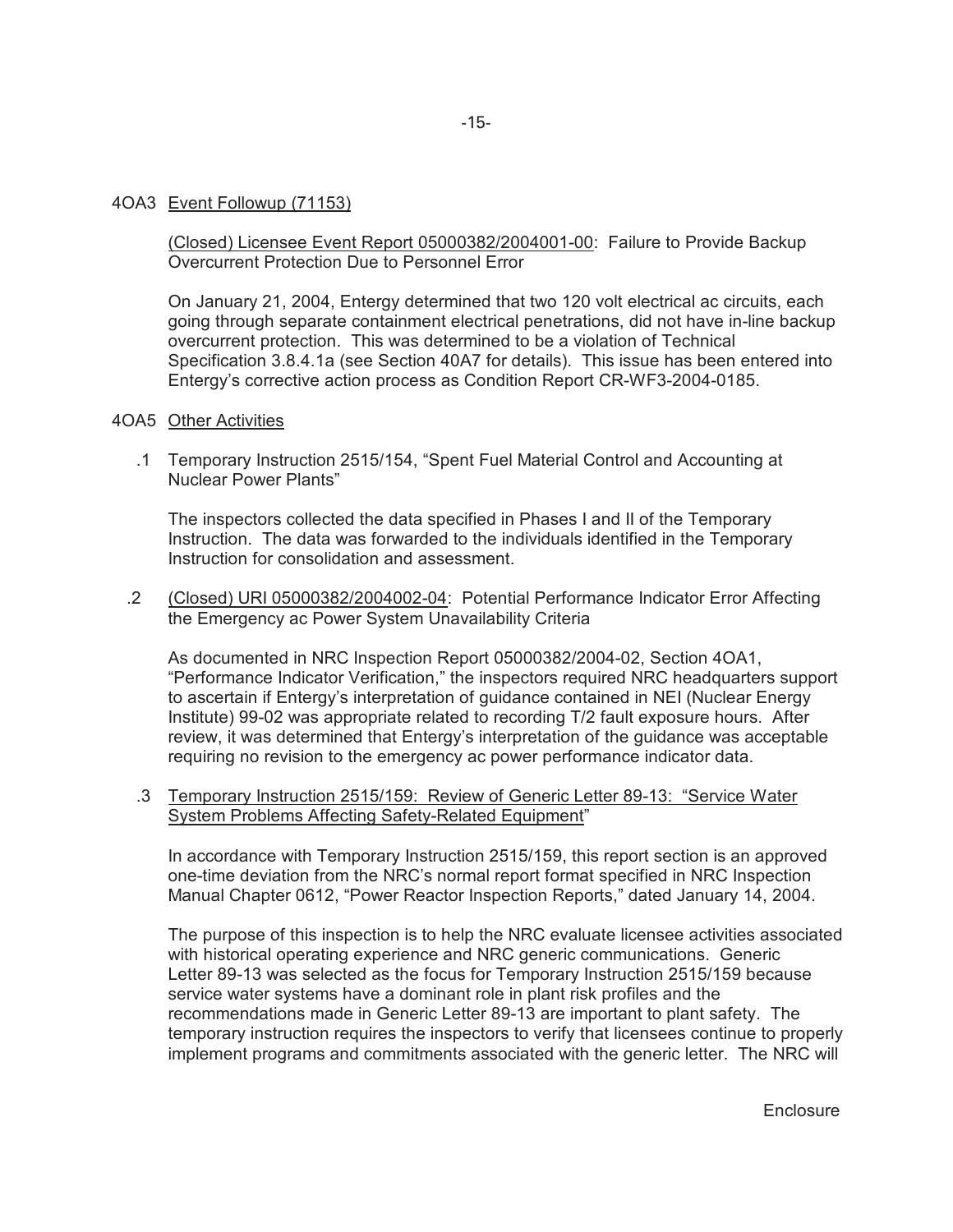assess the need for future regulatory actions based on the results of these inspections.

The inspectors evaluated the following five topical areas:

### a. The Effectiveness of Generic Letter 89-13 in Communicating Information

Generic Letter 89-13 was clear in communicating information about service water system problems, both in the initial letter and the supplement. Entergy took actions which it officially committed to in its response. Many of Entergy's current programs, however, were driven by more recent experiences, rather than through continued follow-through on the generic letter. Additionally, concerns identified during two NRC engineering inspections (NRC Inspection Reports 50-382/97-25 and 50-382/98-201) provided a continuing awareness of service water issues beyond the initial issuance of the generic letter.

 b. Licensee Actions that are Being Implemented for the Five Recommended Actions of Generic Letter 89-13

Recommendation 1: For Open-Cycle Service Water Systems, Implement and Maintain an Ongoing Program of Surveillance and Control Techniques to Significantly Reduce the Incidence of Flow Blockage Problems as a Result of Biofouling

Entergy properly implemented this recommendation. The inspectors reviewed Entergy's response to Generic Letter 89-13 and the operational history of the auxiliary component cooling water system for the past two operating cycles. The inspectors also reviewed the implementation of the periodic inspection program (e.g., Chemical Control Program) and procedures to detect flow blockages from biofouling. The inspectors further reviewed related licensee event reports, condition report forms, maintenance work requests, maintenance procedures, and heat exchanger test results.

Recommendation 2: Implement a Test Program for the Heat Transfer Capability of all Safety-Related Heat Exchangers Cooled by the Service Water System

Entergy continued to properly implement this recommendation. Generic Letter 89-13 recommended thermal performance testing or a maintenance/inspection program to periodically verify heat exchanger operability. Entergy had either performed periodic thermal testing or maintenance/inspection consistent with the generic letter's recommendations. The inspectors selected four heat exchangers for review in validating Entergy's program. The selected heat exchangers included: (1) component cooling water heat exchanger; (2) safeguards pump room cooler; (3) the shutdown cooling heat exchanger; and (4) the essential chillers.

The inspectors reviewed the design basis of the service water system and related heat exchangers. This effort included review of the safety analysis report, safety evaluation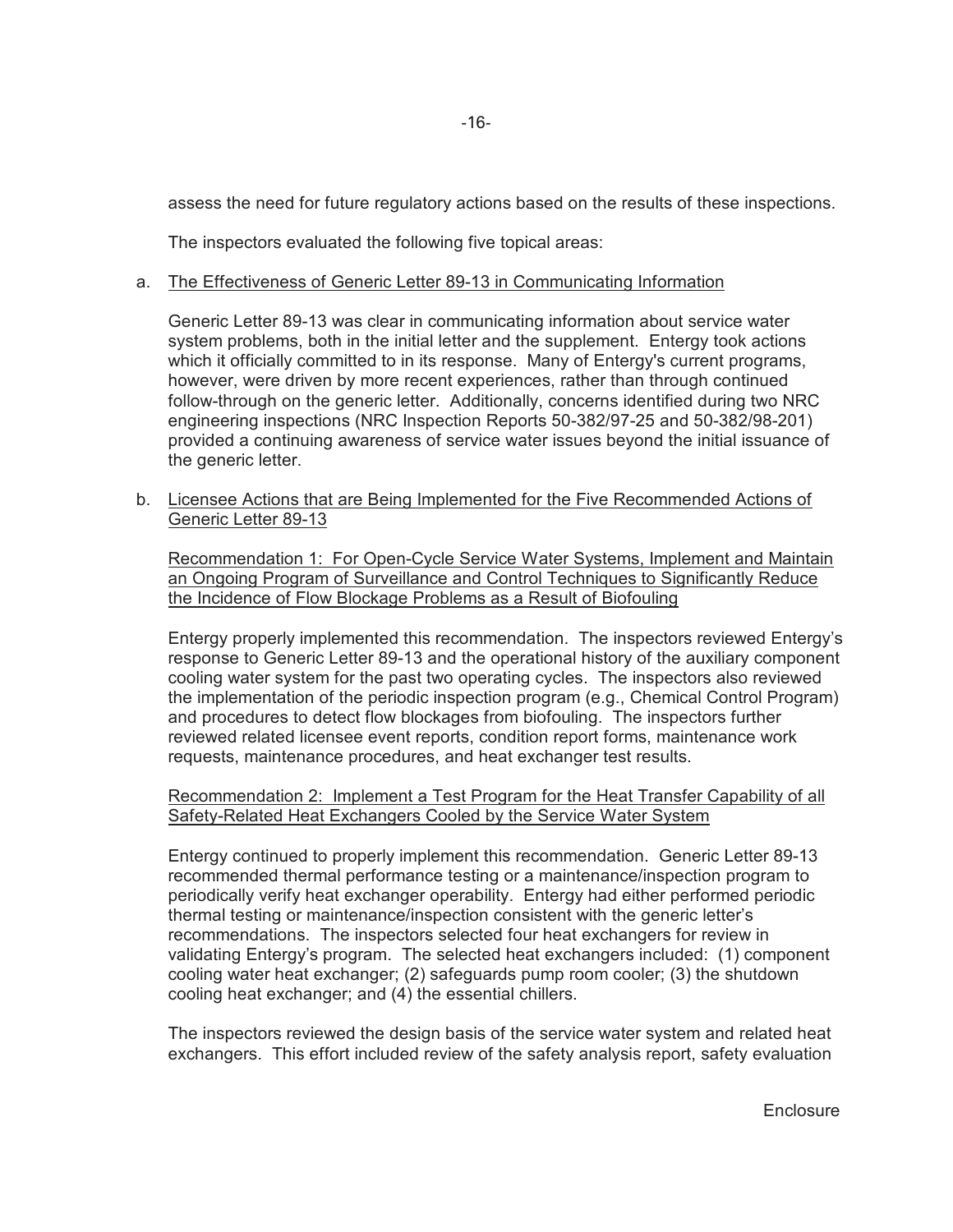report, drawings, calculations, Technical Specifications, design basis manual, procedures, and training documents of these systems. The inspectors verified that Entergy utilized appropriate acceptance values for fouling and tube plugging and that testing demonstrated design basis capabilities. The inspectors reviewed the applicable calculations to ensure that the thermal performance test acceptance criteria for the heat exchangers were being applied consistently throughout the calculations. Where maintenance and inspection were performed in lieu of testing, the inspectors verified that the activities provided reasonable assurance of heat exchanger operability.

Recommendation 3: Ensure by establishing a routine inspection and maintenance program for open-cycle service water system piping and components that corrosion, erosion, protective coating failure, silting, and biofouling cannot degrade the performance of the safety-related systems supplied by service water.

The inspectors determined that Entergy had established satisfactory programs (e.g., the chemical control program) for controlling biofouling and corrosion. Entergy had developed adequate maintenance and inspection procedures to ensure that protective coating failure, silting, and biofouling cannot degrade the performance of service water system and related heat exchangers. The inspectors also verified the documented results of Entergy's inspections.

Recommendation 4: Verify that the service water system will perform its intended function in accordance with the design basis for the plant.

Entergy generally continued to meet this recommendation for the service water system. One issue was identified, as documented below, associated with proper accounting of instrument uncertainties during flow balance surveillances.

As noted in response to Recommendations 1, 2 and 3, the inspectors verified that Entergy had performed adequate thermal performance testing and maintenance/ inspections to ensure service water operability. In addition, the inspectors verified that the flow balance surveillances ensured adequate flow to all necessary components. The inspectors performed a walkdown of portions of the service water system, including selected heat exchangers, to verify the material condition of the systems. The inspectors observed component lubrication, deficiency tags, and general equipment condition. In review of the design, the inspectors included review of corrective action documents and corrective maintenance and modifications to assure maintenance of the design basis. The inspectors' review included the subsystems utilized to minimize silting and biofouling.

### **Instrument Uncertainties in Flow Balance Testing**

Introduction. The inspectors opened an unresolved item to permit more time to evaluate the acceptability of the auxiliary component cooling water flow balance surveillances.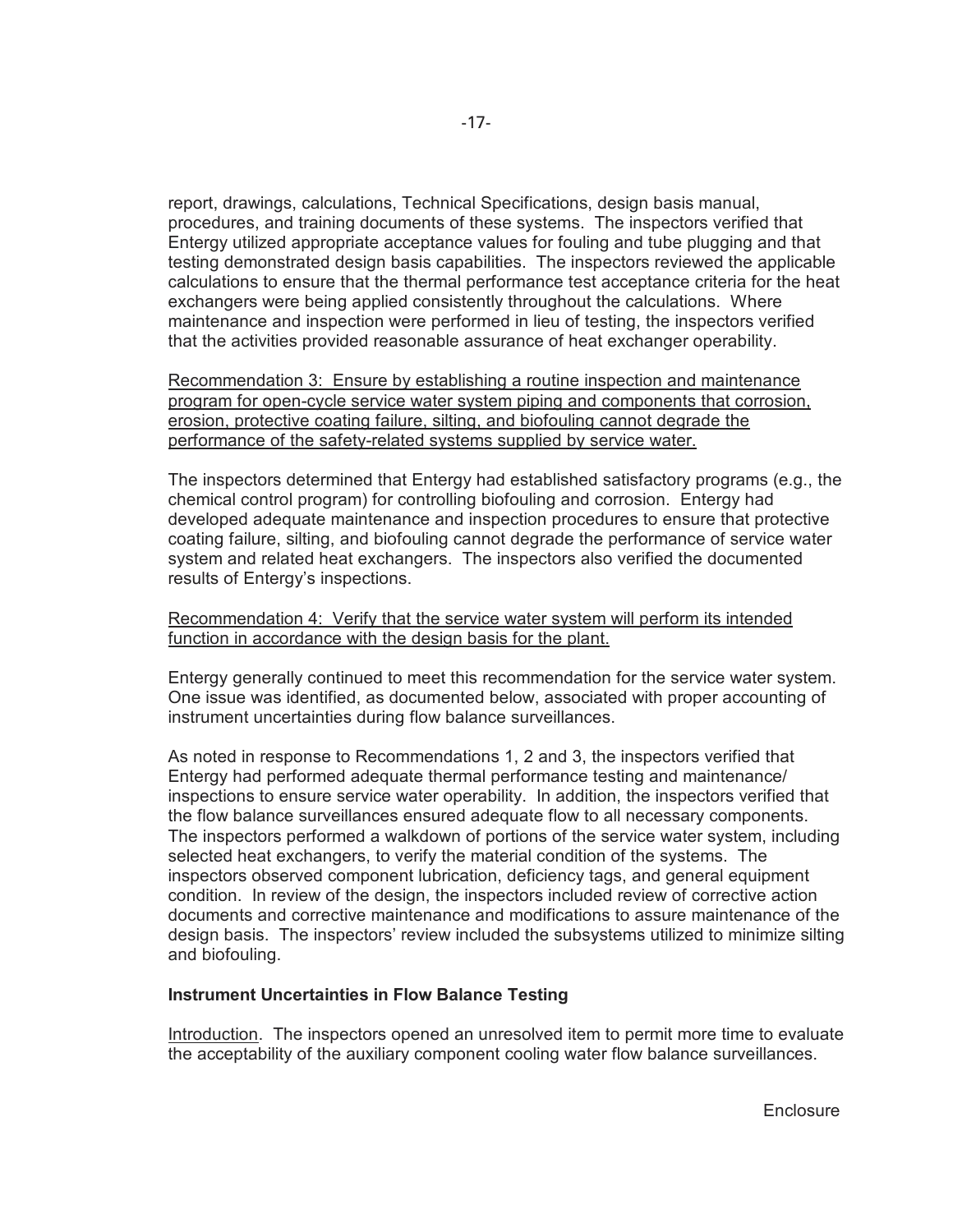Entergy did not account for instrument uncertainty explicitly in the surveillance; they stated there is sufficient margin to implicitly account for instrument uncertainty.

Discussion. During review of the flow balance and thermal performance test for the auxiliary component cooling water and component cooling water systems, the inspectors noted that Entergy did not explicitly account for instrument uncertainties in the flow balance of the auxiliary component cooling water system. Entergy informed the inspectors that instrument uncertainties are accounted for during the thermal performance test of the component cooling water heat exchanger, but not specifically accounted for in the flow balance test. Entergy's position is that, since the heat exchanger test includes auxiliary component cooling water flow as one of the parameters and determines the actual design basis performance of the heat exchanger, the heat exchanger performance test provides a prudent accounting for the uncertainties associated with this parameter. The minimum design flow for auxiliary component cooling water is specified as 4500 gallons per minute and it was not clear that this system could meet this minimum design requirement if instrument uncertainty were explicitly accounted for in the flow balance surveillance.

During telephonic calls the week of September 6, 2004, Entergy stated that they would provide additional information that would demonstrate proper accounting of instrument uncertainties, either implicitly or explicitly. This is an unresolved issue pending inspector review of the additional information to verify that adequate thermal performance margin exists to implicitly account for the flow balance uncertainty (URI 05000382/2004004-04).

Analysis. No analysis is required until the inspectors determine the adequacy of Entergy's position.

Enforcement. Enforcement is not appropriate until the issue is resolved.

Recommendation 5: Verify that maintenance practices, operating and emergency procedures, and training that involves the service water system are adequate to ensure that safety-related equipment cooled by the service water system will function as intended and that the operators of this equipment will perform effectively.

Entergy properly implemented this recommendation. The inspectors reviewed Entergy's response to Generic Letter 89-13 and the maintenance history of service water system for the past two operating cycles to determine if recurring equipment problems existed. The inspectors also reviewed the maintenance procedures for technical adequacy. Finally, the inspectors reviewed the auxiliary component cooling water and component cooling water system training program plans, procedures, and training records of maintenance and operations personnel identified as involved with the work and operations of the auxiliary component cooling water and component cooling water systems. The inspectors verified the proper alignment of valves in the systems by review of procedures during the system walkdown.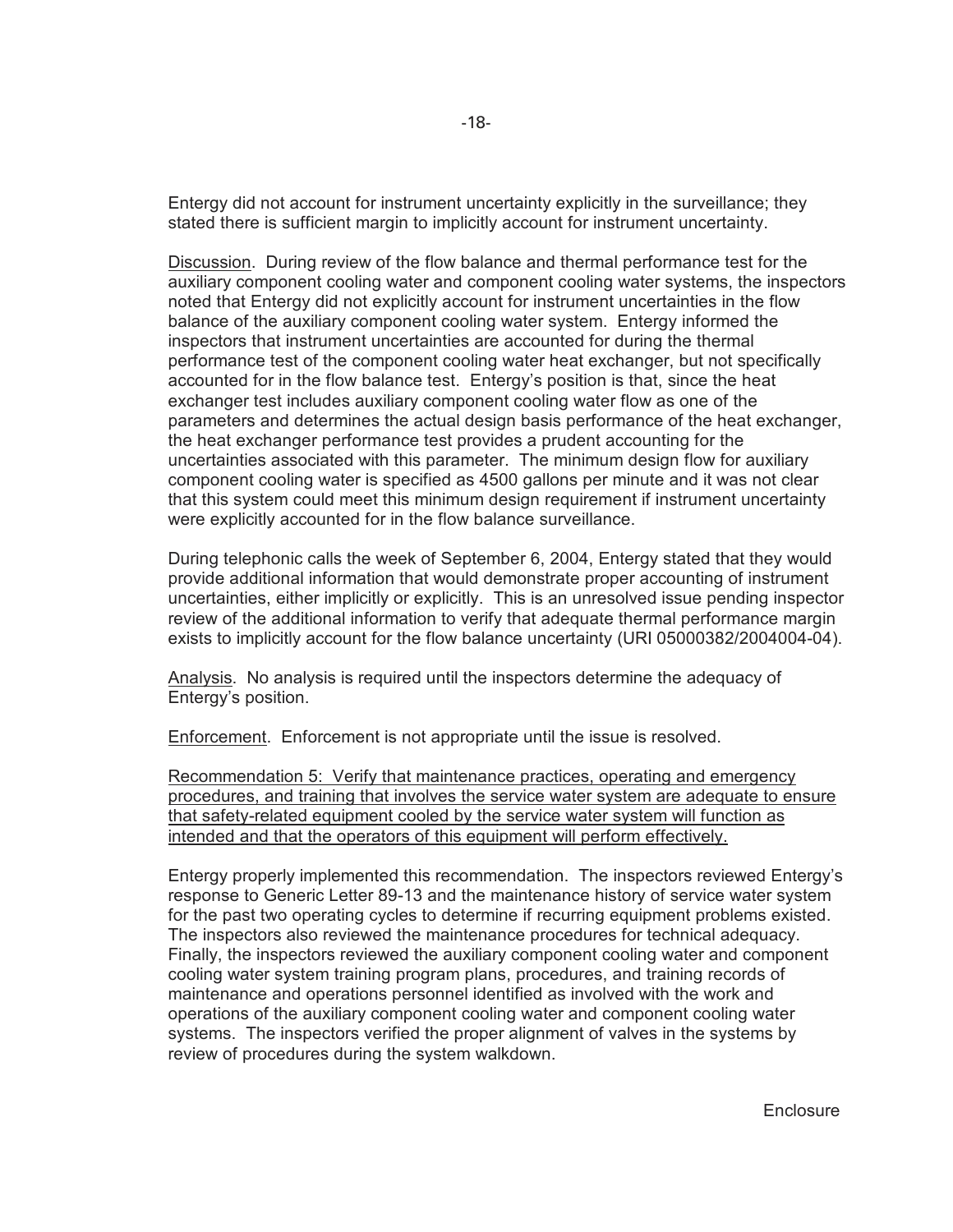## c. Effective Programmatic Maintenance of the Actions in Response to Generic Letter 89-13

Entergy effectively managed their commitment to their Generic Letter 89-13 program. The inspectors checked program changes and verified that Entergy had notified the NRC of commitment changes, where necessary. In addition, as noted in Item b above, Entergy continued to properly implement their Generic Letter 89-13 program in all areas.

### d. As applicable, Noteworthy Service Water System Operational History that Supports Inspection Results

Entergy did not experience significant auxiliary and component cooling water operational problems within the recent history. Historical problems included: (1) in 1994, the Train A component cooling water heat exchanger was degraded, but operable, due to biofouling (deposits and microbiological activity, NOTE: film fouling was not specifically addressed by the generic letter); (2) in 1995, Entergy found degraded flow from the Train B essential chiller, due to iron deposits that settled on the seats of manual throttle valves; (3) in 1996, Entergy identified reduced flow to the emergency chillers due to biofouling (film fouling) in the auxiliary component cooling water system **(a closed system?)**; and (4) in 1997, Entergy identified that both trains of auxiliary component cooling water were rendered inoperable because operators failed to properly align system valves.

## e. Effectiveness assessment of licensee's program procedure(s) on related service water system operating experience

The inspectors reviewed Entergy's Operating Experience Program and associated procedures. The inspectors reviewed auxiliary and component cooling water related condition reports to ensure that Entergy did not experience plant problems due to known issues already identified by industry operating experience and NRC generic communications. No problems were identified.

 .4 (Closed) Unresolved Item (URI) 050000382/2003011-02, Concerns Regarding the Timing of Operator Actions Performed Using the Implementing Procedure for Alternative Shutdown Capability.

Introduction. During the August 29, 2003, triennial fire protection inspection, the team attempted to walk through and time the control room evacuation Procedure OP-901-502 with operators simulating the actions. This effort identified a number of actions, which were not performed within the times specified in the safe shutdown analysis (Calculation EC-F00-026). However, Entergy believed the results of the timed walkthrough had been artificially impacted by the test method and were not representative of operator performance during design-basis conditions. The inspectors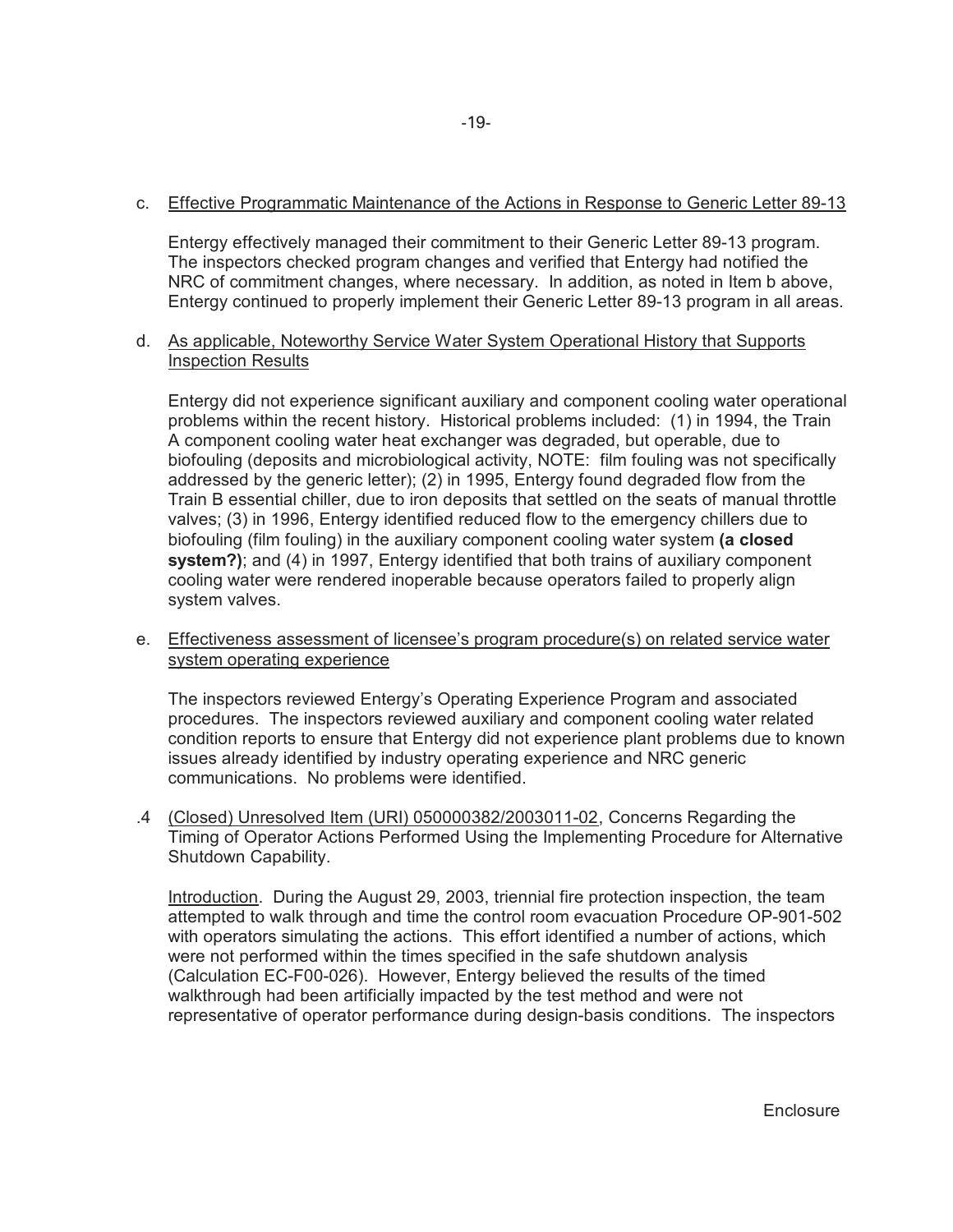reviewed the process used to assess the implementation of Entergy's procedure for control room evacuation during the original inspection and reviewed Procedure OP-901-502.

Description. This review identified that Waterford Steam Electric Station, Unit 3, procedure was not typical, in that it was reactive to equipment failures and spurious operations. The procedure relied on operators to diagnose spurious operations due to fire damage and then implement applicable procedure steps to mitigate those spurious operations. Operators were permitted significant discretion in deciding what steps to perform or not perform and the order of the steps. As a result, it was difficult to measure operator response, since their actions would be specific to conditions present. A more typical procedure for this purpose would be implemented without diagnosis or discretion, in stepwise order, with each operator performing a discrete part of the procedure in parallel in order to attempt to prevent adverse impact from spurious operations.

The primary issue identified in this unresolved item was that the times to complete some important manual actions measured during the original inspection did not appear to meet the allowable times from Entergy's analysis. While this issue was not resolved in subsequent discussions or documentation provided by Entergy, Entergy stated plans to transition to the more common methods to prevent adverse impact from spurious operations.

Analysis. There was not a safety concern while the inspection of this issue is pending. Entergy enhanced the procedure following the original inspection by re-ordering steps to place the more time-critical steps earlier and to provide additional information for time critical steps. Operators received training on the revised procedure and were reminded of the need for prompt action. After revising the procedure, Entergy validated and timed all actions to ensure that Procedure OP-901-502 was adequate to implement alternative and dedicated shutdown capability within the time requirements of the safe shutdown analysis calculation. The validation provided reasonable assurance that there is not an immediate safety concern.

Enforcement. Because Entergy made changes to the control room evacuation procedure since the time of the original inspection, and operators were trained on the revised procedure, it was not practical to verify the original inspection results. Therefore, Unresolved Item 050000382/2003011-02 is closed. A new unresolved item will be opened to confirm completion of the procedure revision and verify that it is adequate to implement alternative and dedicated shutdown capability. This issue is unresolved for compliance and significance (URI 05000382/2004004-05, Review Procedure Revision and Reperform Control Room Evacuation Walkthrough).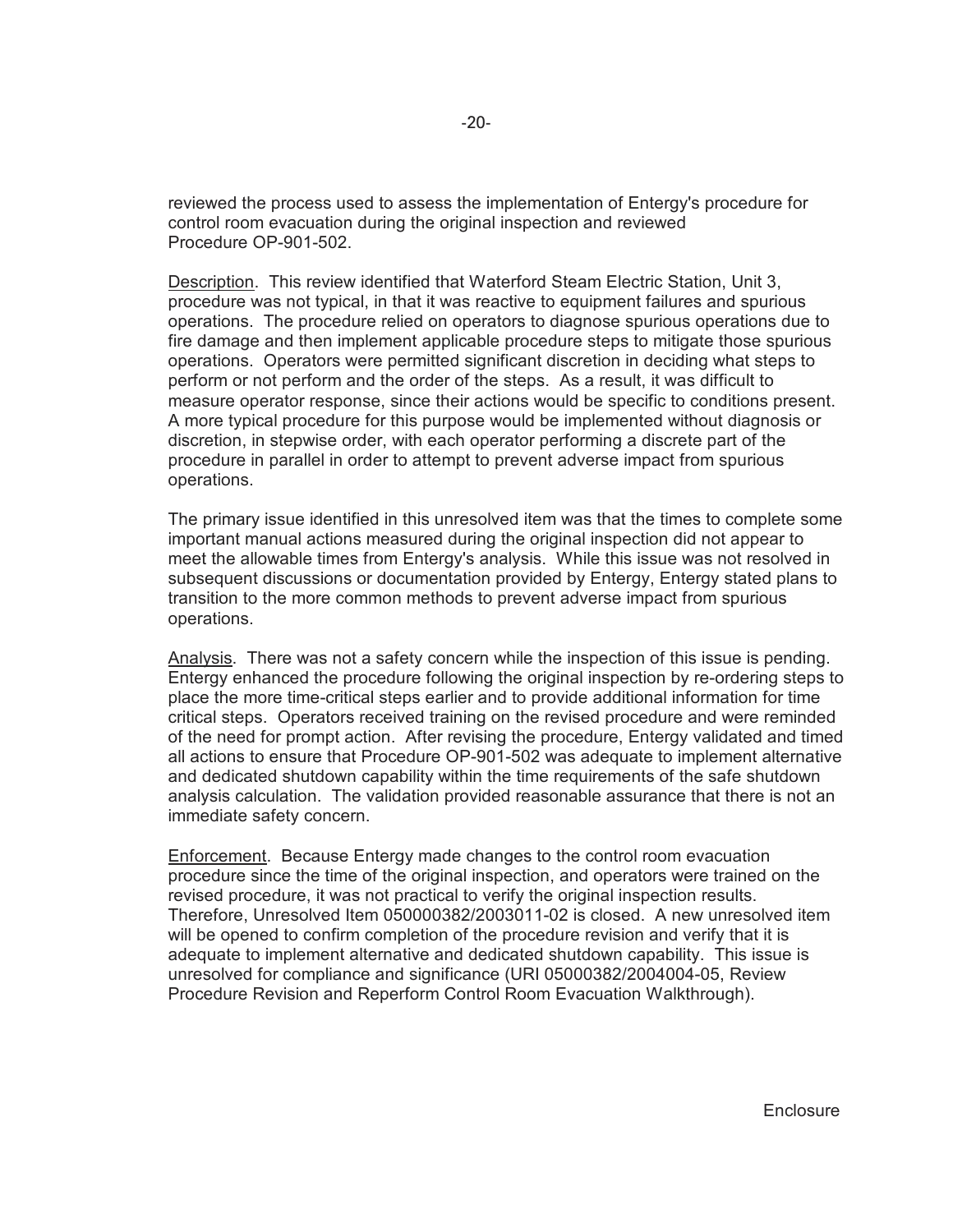### 4OA6 Meetings

### Exit Meeting Summaries

- .1 On June 8, 2004, the inspectors presented the results of the fire protection followup inspection to Mr. J. Venable and members of his staff, who acknowledged the findings. The inspectors confirmed that proprietary information was not provided or examined during the inspection.
- .2 The inspectors presented the inspection results to J. Venable, Vice President, Operations and Station Director, and other members of licensee management on September 3, 2004. Entergy management acknowledged the inspection findings. On September 9, 2004, a telephonic conference call was conducted with the NRC staff and representatives for Entergy to clarify the issues in regard to instrument uncertainties and the opportunity for Entergy to provide additional information for review to support their position.

The inspectors asked Entergy whether any materials examined during the inspection should be considered proprietary. Proprietary information was reviewed by the inspectors and left with Entergy at the end of the inspection.

 .3 The resident inspectors presented the inspection results to Mr. J. Venable, Site Vice-President, and other members of Entergy's management at the conclusion of the inspection on September 27, 2004. Entergy acknowledged the findings presented. The inspectors asked Entergy whether any materials examined during the inspection should be considered proprietary. No proprietary information was identified.

### 4OA7 Licensee Identified Violations

The following violations of very low safety significance (Green) were identified by Entergy and are violations of NRC requirements which meet the criteria of Section VI of the NRC Enforcement Policy, NUREG-1600, for being dispositioned as noncited violations.

• Licensee Event Report 05000382/2004001-00 reported that backup overcurrent protection did not exist for position indication circuits for hydrogen analyzer containment isolation valves. This is a violation of Technical Specification 3.8.4.1a. Technical Specification 3.8.4.1a requires, in part, that primary and backup containment penetration conductor overcurrent protective devices associated with each containment electrical penetration circuit be operable. This was identified in Entergy's corrective action program as Condition Report CR-WF3-2004-0185. This finding is of very low safety significance because it does not represent an open pathway in the physical integrity of the reactor containment.

**Enclosure**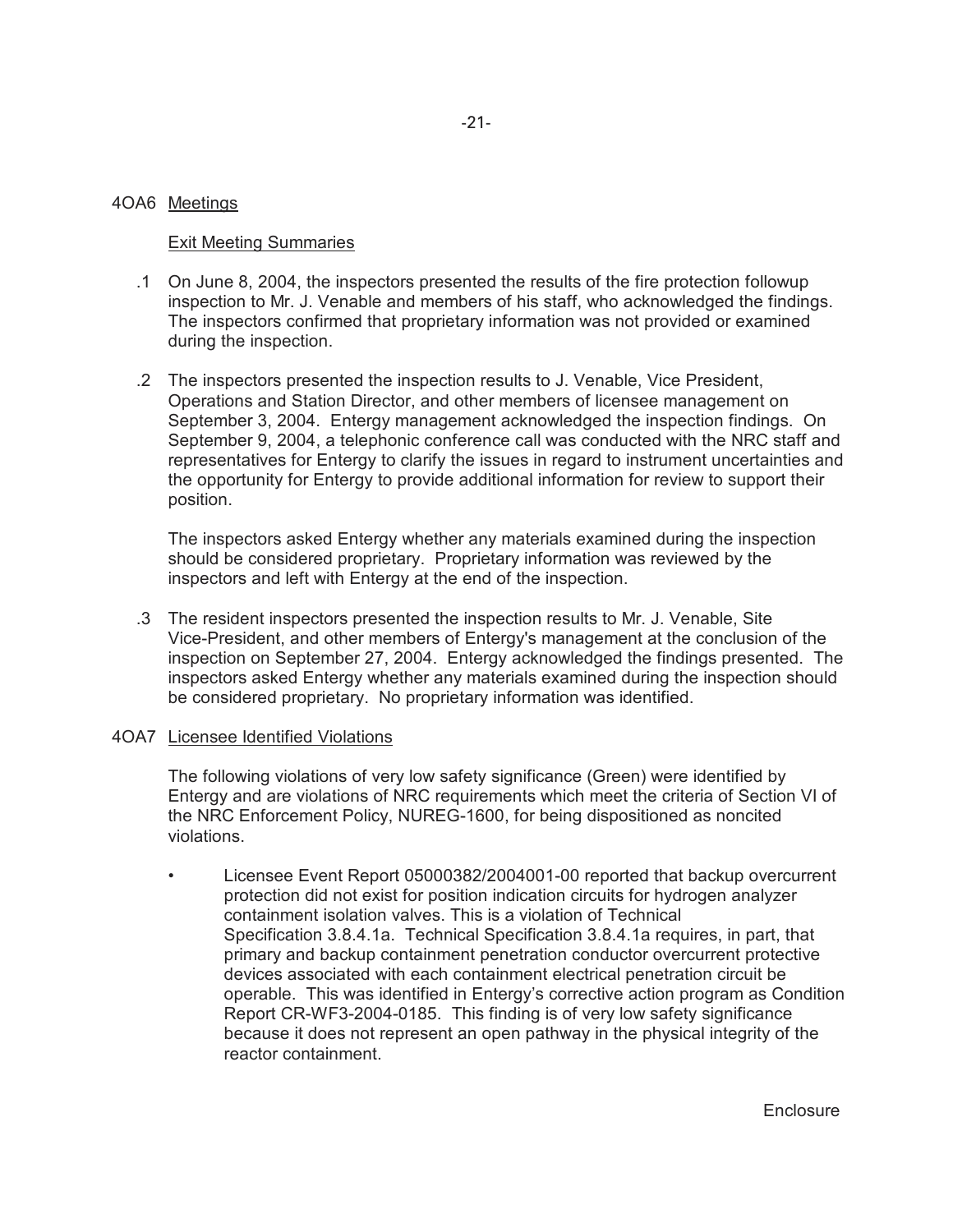• 10 CFR Part 50, Appendix B, Criterion XI, "Test Control," requires that testing be performed to demonstrate that components will perform satisfactorily in service. On November 6, 2004, following adjustments made to safety injection Valve SI-602B, Entergy failed to perform a leak test to identify if the adjustments affected the leak tightness of the valve seat. Subsequently, on September 9, 2004, during leak testing, it was identified that Valve SI-602B exhibited excessive leakage. This deficiency was identified in Entergy's corrective action program as Condition Report CR-WF3-2004-02847. This issue is unresolved for significance determination and the appropriate regulatory characterization (URI 05000382/2004004-06, Review Safety Significance of Safety Injection Valve SI-602B Leakage).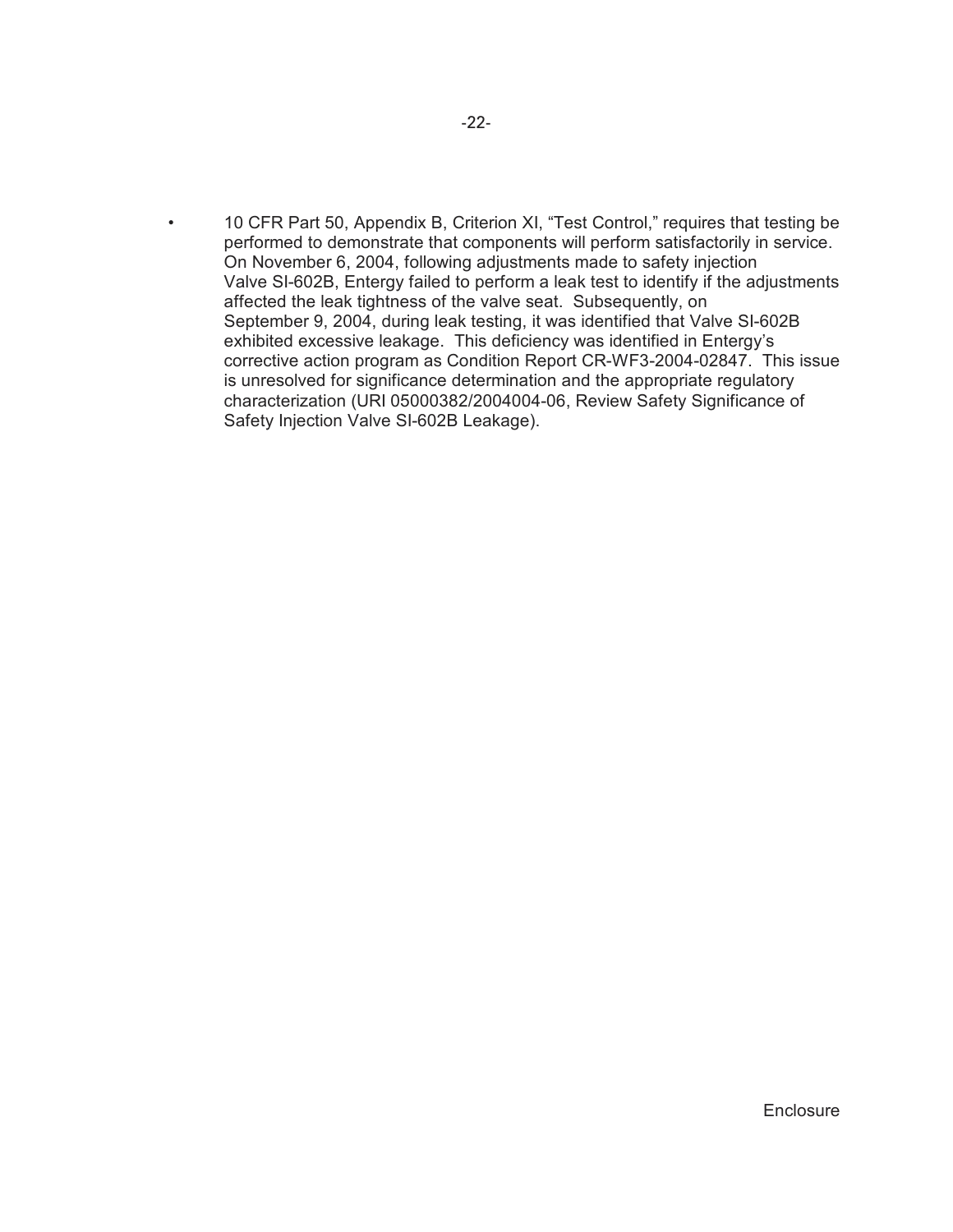# **SUPPLEMENTAL INFORMATION**

# **KEY POINTS OF CONTACT**

## Licensee Personnel

- S. S. Anders, Superintendent, Plant Security
- W. Brian, Director, Engineering
- N. T. Brumfield, Manager, Quality Assurance
- K. Burke, Supervisor, Quality Assurance
- R. A. Dodds, Manager, Plant Licensing Staff
- P. Fresneda, Supervisor, Programs Engineering
- C. Fugate, Assistant Manager, Operations (Shift)
- A. J. Harris, Manager, Engineering Projects
- J. Holman, Manager, Nuclear Engineering
- B. L. Houston, Manager, Radiation Protection
- J. Laque, Manager, Maintenance
- J. J. Lewis, Manager, Emergency Preparedness
- R. Madjerich, Manager, Operations
- T. G. Mitchell, Director, Engineering
- R. J. Murillo, Senior Staff Engineer, Licensing
- R. Osborne, Manager, Programs and Components
- K. J. Peters, Director, Nuclear Safety Assurance/Emergency Preparedness
- R. D. Peters, Manager, Planning and Scheduling/Outage
- G. Pierce, Supervisor, Chemistry
- R. J. Porter, Technical Assistant, Vice President Support
- J. E. Venable, Vice President, Operations
- K. T. Walsh, General Manager, Plant Operations
- A. E. Wemett, Assistant Manager, Operations (Support)

# NRC

W. B. Jones, Chief, Project Branch E, DRP

# **ITEMS OPENED, CLOSED, AND DISCUSSED**

# Opened

| 05000382/2004004-01 | <b>NCV</b>      | Failure to Maintain Adequate Environmental Qualification<br>Records (Section 1R04)                 |
|---------------------|-----------------|----------------------------------------------------------------------------------------------------|
| 05000382/2004004-02 | NCV <sub></sub> | Failure to Maintain Design Control of Safety Injection<br>Sump Recirculation Piping (Section 1R04) |
| 05000382/2004004-03 | <b>NCV</b>      | Failure to Prevent Recurrence of Main Steam Isolation<br>Valve Failures (Section 4OA2)             |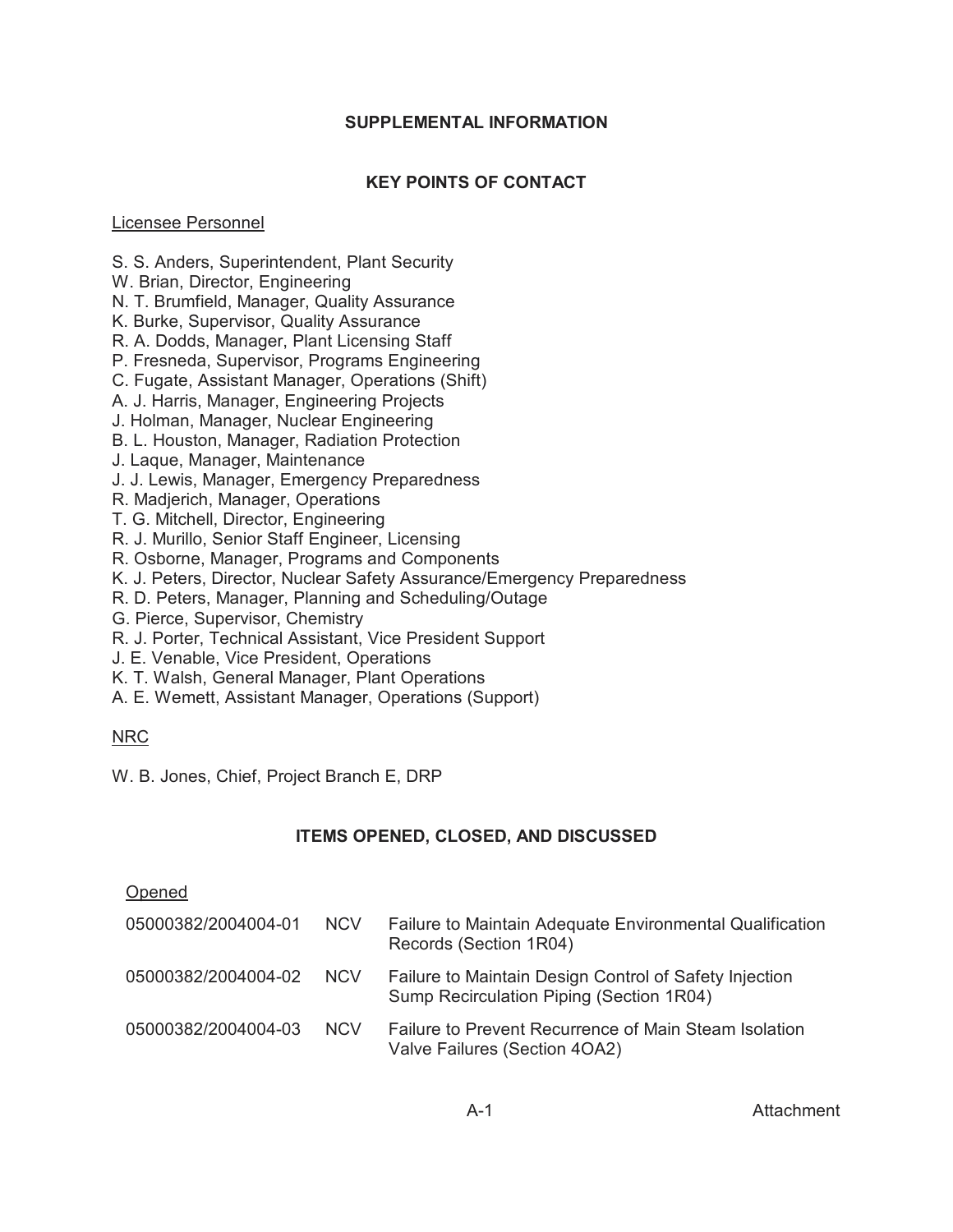| 05000382/2004004-04  | <b>URI</b> | Instrument Uncertainties for Auxiliary Component Cooling<br>Water System (Section 4OA5)                                          |
|----------------------|------------|----------------------------------------------------------------------------------------------------------------------------------|
| 05000382/2004004-05  | URI        | Review Revised Procedure and Re-perform Control<br>Room Evacuation Walkthrough (Section 4OA5)                                    |
| 05000382/2004004-06  | URI        | Review Safety Significance of Safety Injection<br>Valve SI-602B Leakage (Section 4OA7)                                           |
| Closed               |            |                                                                                                                                  |
| 05000382/2004004-01  | <b>NCV</b> | Failure to Maintain Adequate Environmental Qualification<br>Records (Section 1R04)                                               |
| 05000382/2004004-02  | <b>NCV</b> | Failure to Maintain Design Control of Safety Injection<br>Sump Suction Piping (Section 1R04)                                     |
| 05000382/2004004-03  | <b>NCV</b> | Failure to Prevent Recurrence of Main Steam Isolation<br>Valve Failures (Section 4OA2)                                           |
| 05000382/2004-001-00 | <b>LER</b> | Failure to Provide Backup Overcurrent Protection Due to<br>Personnel Error (Section 4OA3)                                        |
| 05000382/2004002-04  | URI        | Potential Performance Indicator Error Affecting the<br><b>Emergency ac Power System Unavailability</b><br>Criteria(Section 4OA5) |

05000382/2003011-02 URI Concerns Regarding the Timing of Operator Actions Performed Using the Implementing Procedure for Alternative Shutdown Capability (Section 4OA5)

# **LIST OF DOCUMENTS REVIEWED**

### **Section 1R01: Adverse Weather Protection**

### Procedure

Operation Procedure 901-521, "Severe Weather and Flooding," Revision 3

### **Miscellaneous**

FSAR Section 3.3, "Wind And Tornado Loadings"

FSAR Section 3.5, "Missile Protection"

Design Basis Document W3-DBD-003, "Emergency Feedwater System," Revision 2-6

W3F1-97-0132, Tornado Missile Protection

A-2 Attachment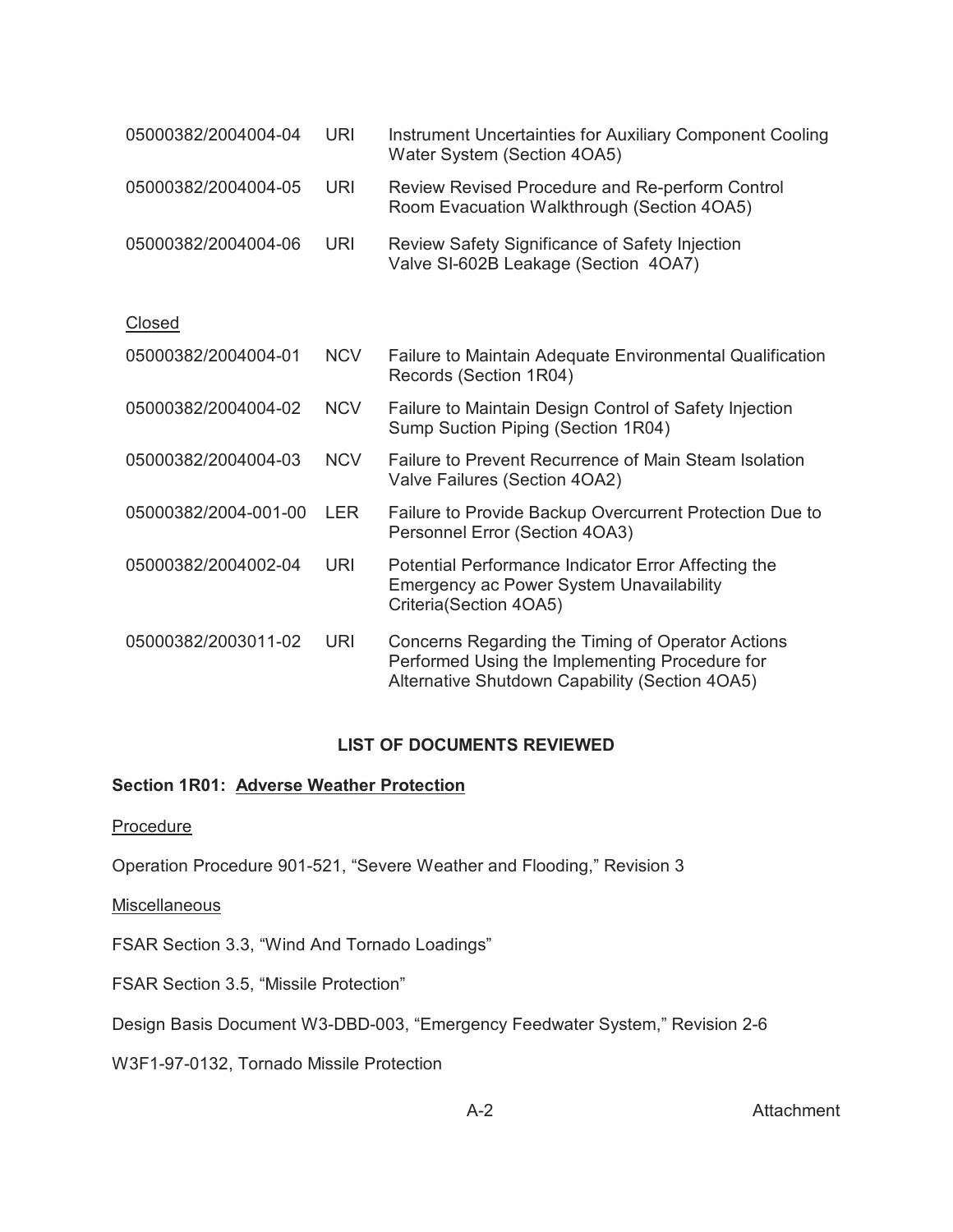Design Basis Document W3-DBD-004, "Auxiliary Component Cooling Water," Revision 3-6

Regulatory Guide 1.76, "Design Basis Tornado for Nuclear Power Plants"

# **Section 1R04: Partial System Walkdown**

# Procedures

Operating Procedure OP-002-001, "Auxiliary Component Cooling Water," Revision 13

Operating Procedure OP-009-001, "Containment Spray," Revision 11

Operating Procedure OP-009-002, "Emergency Diesel Generator," Revision 18

Surveillance Procedure OP-903-068, "Emergency Diesel Generator and Subgroup Relay Operability Verification," Revision 13

## Condition Report

CR WF3-2004-1044

## Miscellaneous

Design Basis Document W3-DBD-004, "Auxiliary Component Cooling Water," Revision 3-6

## **Section 1R05: Fire Protection**

### Procedures

Maintenance Procedure MM-007-010, "Fire Extinguisher Inspection and Extinguisher Replacement," Revision 13

Administrative Procedure UNT-005-013, "Fire Protection Program," Revision 9

Fire Protection Procedure FP-001-015, "Fire Protection System Impairments," Revision 17

# **Section 1R06: Flood Protection Measures**

### Procedure

Procedure OP-903-521, "Severe Weather and Flooding," Revision 3

### Miscellaneous

FSAR Section 3.3, "Wind And Tornado Loadings"

FSAR Section 3.4, "Water Level Flood Design"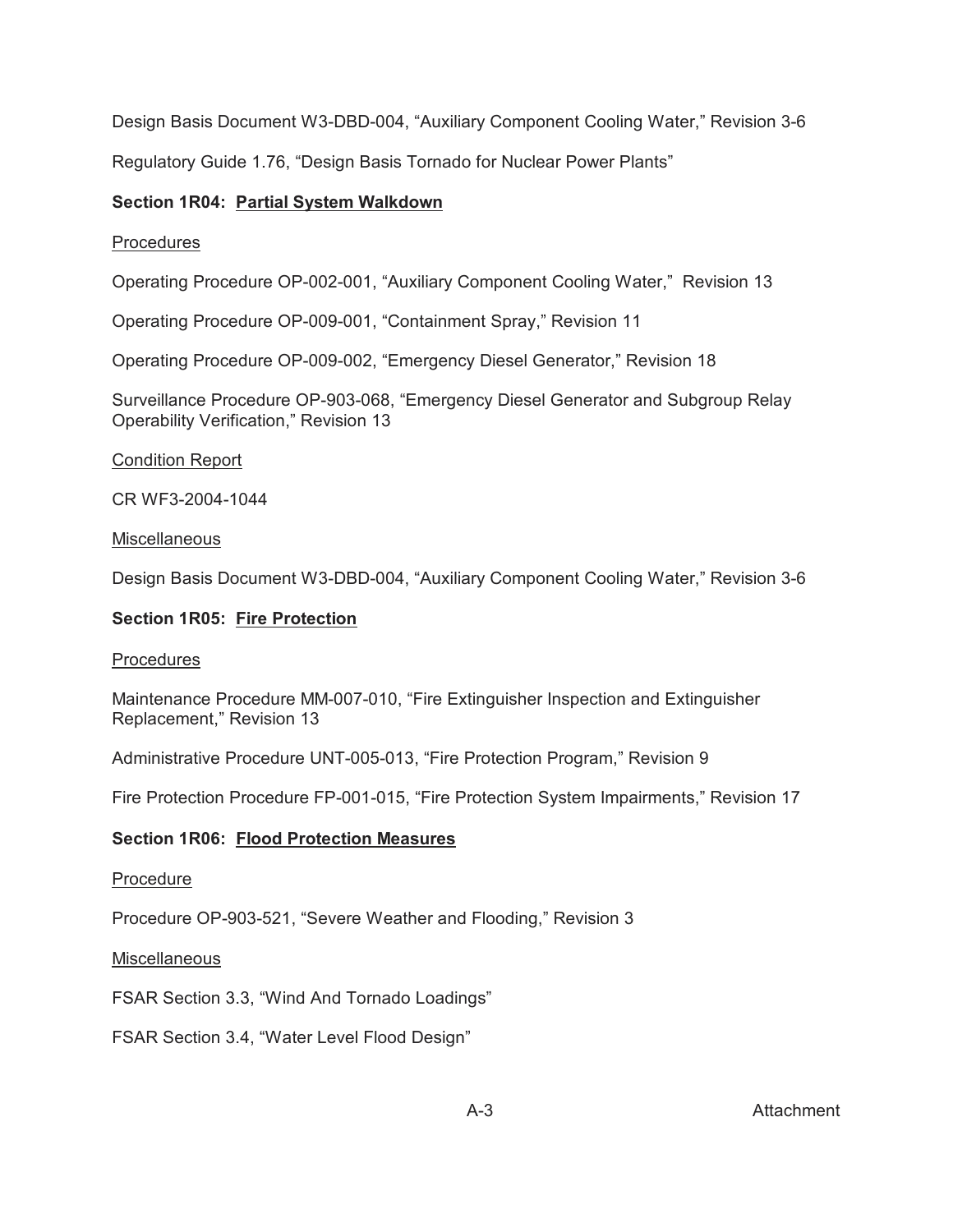FSAR Section 2.4.2, "Floods"

Calculation MN(Q)-3-5, "Flooding Analysis Outside Containment," Revision 3

NUREG-800, Chapter 3.6.1, Plant Design for Protection Against Postulated Piping Failures in Fluid Systems Outside Containment

Drawing G-580, "Nuclear Plant Island Structure Flood Wall Penetrations," Revision 2

Information Notice 83-44, "Potential Damage to Redundant Safety Equipment as a Result of Backflow Through the Equipment and Floor Drain System"

## Condition Reports

CR WF3-2003-1753, CR WF3-2004-1680, and CR WF3-2003-2376

## **Section 1R12: Maintenance Rule Implementation**

### Procedure

Nuclear Management Manual DC-121, "Maintenance Rule," Revision 1

### Miscellaneous

Regulatory Guide 1.160, "Monitoring the Effectiveness of Maintenance at Nuclear Power Plants"

# **Section 1R13: Maintenance Risk Assessments and Emergent Work Evaluation**

### Procedures

Surveillance Procedure OP-901-501, "PMC or Core Operating Limit Supervisory System Malfunction," Revision 6

Surveillance Procedure OP-903-033, "Cold Shutdown IST Valve Tests," Revision 17

### Condition Reports

CR WF3-2004-2777, CR WF3-2004-0016, CR WF3-2004-0973, CR WF3-2004-0551, CR WF3- 2003-1794, CR WF3-2004-0016, and CR WF3-2004-0955

### **Miscellaneous**

Operational Decision Making Instructions Implementation Action Plan, "Waterford 3 Main Transformer Lightning Arrestor Hot Spot," Revision 0

# **Section 1R15: Operability Evaluations**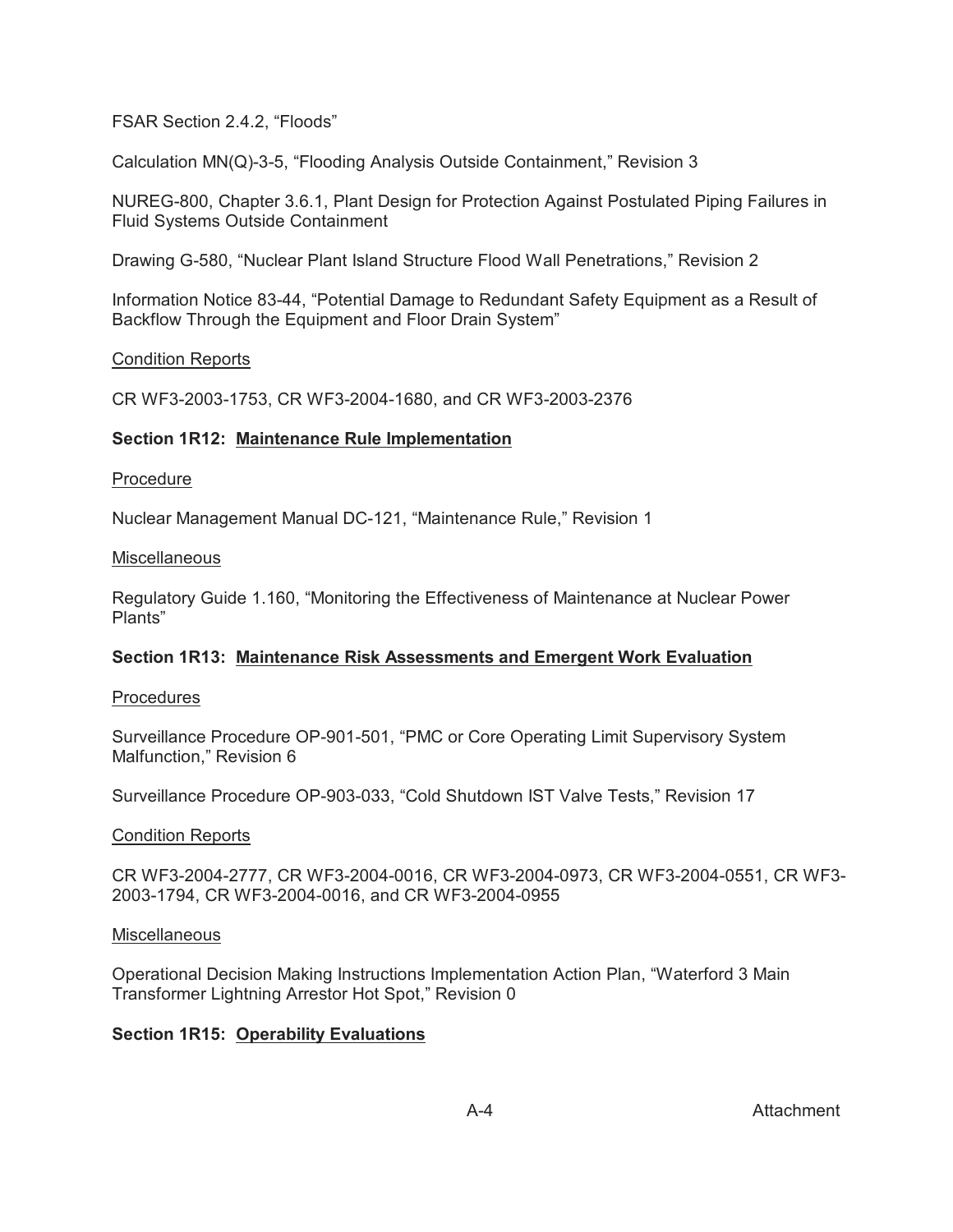## **Procedure**

Operating Procedure OP-009-003, "Emergency Feedwater," Revision 11

### Miscellaneous

Calculation EC-M97-006, "Design Basis for CCW Makeup," Revision A

Calculation EC-M97-006, "Makeup Requirements for CCW Makeup System," Revision 2

### Condition Reports

CR WF3-2004-2547, CR WF3 2004-2539, CR WF3 2003-2452, and CR WF3-2004-1068

### **Section 1R19: Postmaintenance Testing**

### **Procedure**

Surveillance Procedure OP-903-068, "Emergency Diesel Generator and Subgroup Relay Operability Verification," Revision 13

### Condition Reports

CR WF3-2004-2382, CR WF3-2004-2445, CR WF3-2002-0778, CR WF3-2003-2519, CR WF3- 2003-2468, CR WF3-1996-1112, CR WF3-2000-0318, CR WF3-2001-0963, CR WF3-2000- 0318, CR WF3-2004-1958, PER-87-112, PER-87-086, CR WF3-2004-2547, CR WF3-2004- 2539, CR WF3-2003-0636, CR WF3-2004-2595, CR WF3-2004-2251, and CR WF3-2004-2847

#### **Miscellaneous**

Program Section Procedure CEP-IST-1, "IST Bases Document," Revision 3

Design Bases Document W3-DBD-026, "Containment Isolation and Leak Testing," Revision 0

Design Bases Document W3-DBD-006, "Main Steam System," Revision 2

#### Work Orders

435535, 421067, 421425, 414679, 47109, 25725, 50976183, 50976176, 50686648, 50285275, 21594, 00005472, 24499, 50010594, 24498, 1138477, and 15278

### **Section 1R22: Surveillance Testing**

### **Procedures**

Surveillance Procedure OP-903-121, "Safety Systems Quarterly IST Valve Tests," Revision 5

System Operating Procedure OP-003-035, "Auxiliary Feedwater," Revision 0

Surveillance Procedure OP-903-120, "Primary Auxiliary Quarterly IST Valve Tests," Revision 6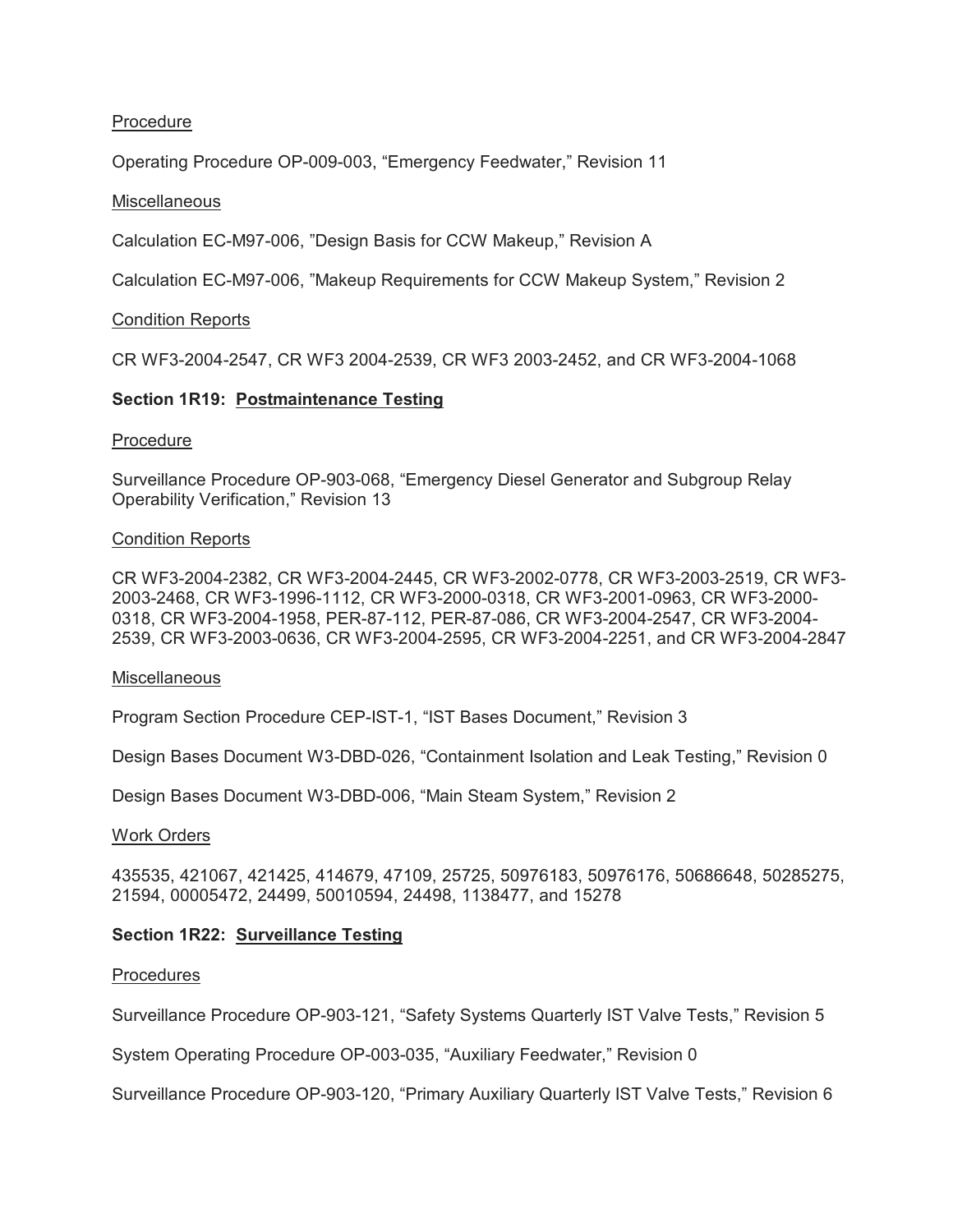Surveillance Procedure OP-903-118, "Primary Auxiliary Quarterly Valve Tests," Revision 6

Surveillance Procedure OP-903-030, "Safety Injection Pump Operability Check," Revision 13

Surveillance Procedure OP-903-034, "Containment Spray Line Up Verification," Revision 5

Surveillance Procedure OP-903-110, "RAB Fluid System Leak Test," Revision 5

Surveillance Procedure OP-903-035, "Containment Spray Pump Operability Check," Revision 11

## Condition Report

CR WF3-2004-2613

## **Miscellaneous**

Engineering Calculation EC-M98-069, "HPSI System Performance surveillance Requirement Basis," Revision 1

# Work Orders

50976176, 50285275, 50686648, 50979745, 50969939, 24175, 50976693, and 50973295

# **Section 1R23: Temporary Plant Modifications**

# Procedure

Administrative Procedure UNT-005-004, "Temporary Alteration Control"

# **Miscellaneous**

TA-04-002, "Temporary Exciter Port Hole Cover," Revision 0

# **Section 4OA3: Event Followup**

# Condition Reports

CR WF3-2004-0185 and CR WF3-2004-0243

# **Section 4OA5: Other Activities**

Calculation EC-F00-026, Safe Shutdown Analysis

OP-901-502, Evacuation of Control Room and Subsequent Plant Shutdown, Revision 8, Changes 0 through 4

W2.101, Procedure Compliance and Usage, Revision 5 Change 0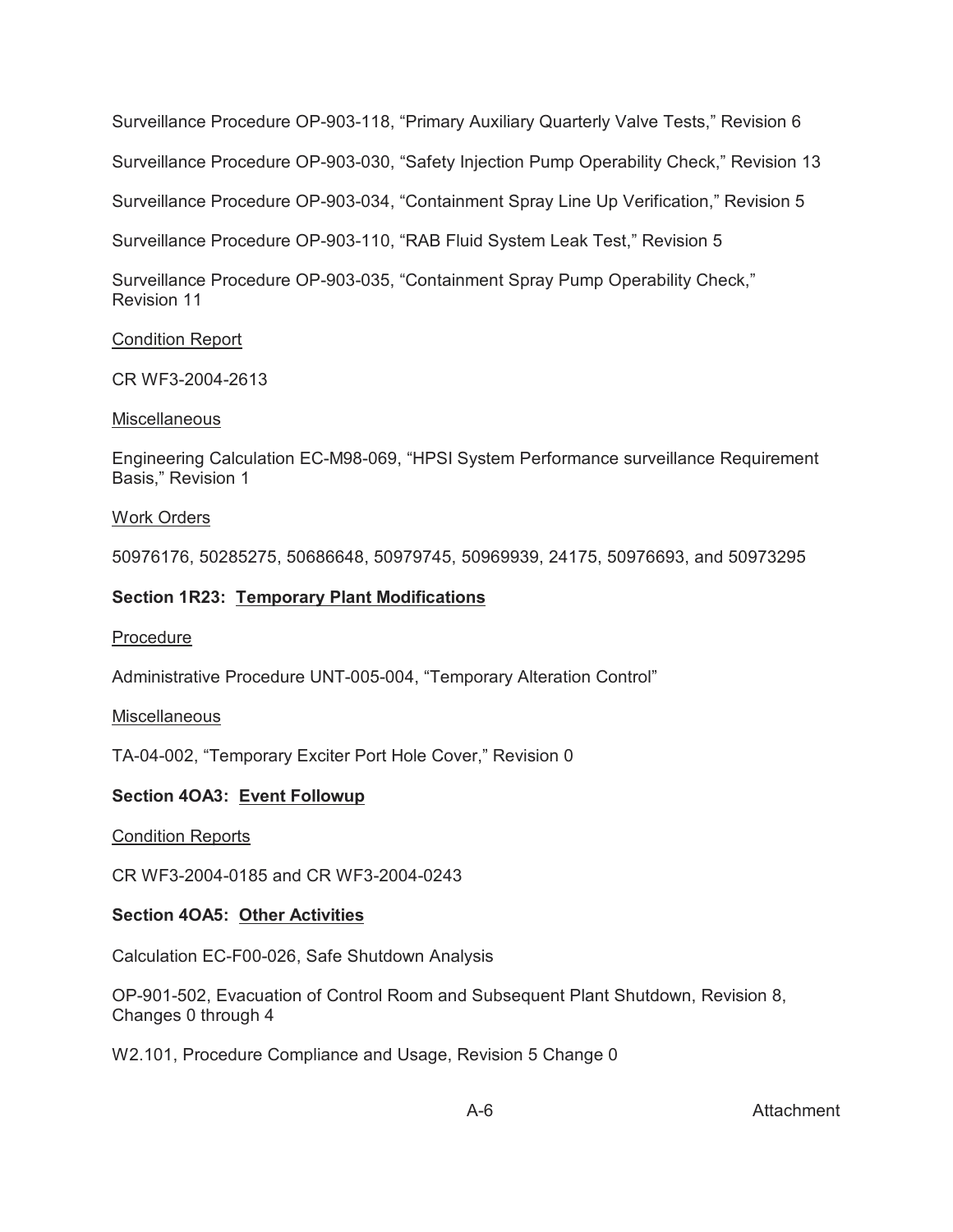W2.109, Procedure Development, Review and Approval, Revision 5, Change 1

Waterford Alternative Shutdown Capability Evaluation

Condition Reports

2003-02440 2003-02448 2004-01277 2004-01737

Updated Final Safety Analysis Report, Waterford Steam Electric Station, Unit 3

NUREG-787, Safety Evaluation Report Related to the Operation of Waterford Steam Electric Station, Unit 3

OP-901-502 Revision 8 Change 4 Timeline Validation, dated 12/8/03

White Paper Responses to Items Identified During Waterford 3 Triennial Fire Protection Inspection Conducted August 11, 2003 through August 29, 2003, dated September 15, 2003

**Calculations** 

MN(Q)9-1, "Shutdown Heat Exchanger U-Value," Revision 0, DRN 03-1231

MN(Q)9-50, "ACCW System Resistance," Revision 1

5-A, "Safeguard Pump Rooms A&B," Revision 4, DRN No. 01-3688

EC-M95-008, "Ultimate Heat Sink Design Basis," Revision 1, DRN No. 03-509

### Condition Reports

| 1999-00778 | 2004-02623 | 2002-01203 | 2002-01969 | 2004-01958 | 2003-03298 |
|------------|------------|------------|------------|------------|------------|
| 2004-01920 | 2004-01601 | 2002-01876 | 2002-02068 | 2004-01404 | 2003-03123 |
| 2004-02703 | 2004-02711 | 2002-01898 | 2004-02138 | 2004-00928 |            |

### Procedures

PE-004-024, "ACCW and CCW System Flow Balance," Revision 2

PE-001-015, "Administrative Procedure - Generic Letter 89-13 Heat Exchanger Test Basis," Revision 3

PE-001-016, "Administrative Procedure - Heat Exchanger Inspection Program," Revision 1

PE-004-033, "Wet Cooling Tower A(B) Thermal Performance Test," Revision 0, Change 1

A-7 Attachment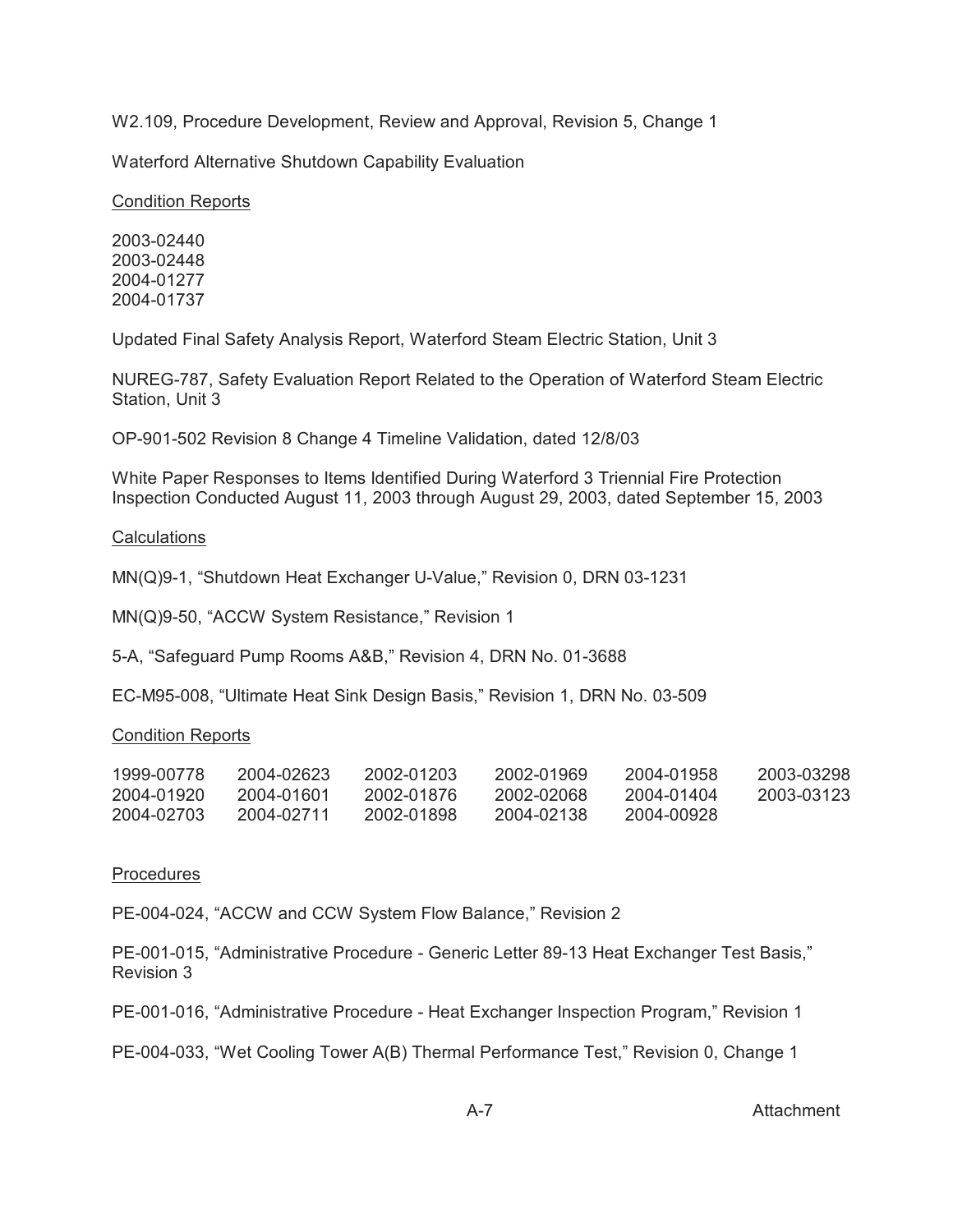PE-004-029, "Shutdown Cooling Heat Exchanger B Performance Test," Revision 0, Change 1

HP-002-201, "Radiological Survey Techniques and Frequencies," Revision 17, Change 2

PE-004-021, "CCW Heat Exchanger Performance Test," Revision 1, Change 1

PE-004-024, "ACCW and CCW System Flow Balance," Revision 2

OP-002-001, "ACCW," Revision 13

OP-100-014, "Technical Specification and Technical Requirements Compliance," Revision 13

OP-901-001, "Technical Specifications Surveillance Logs," Revision 26

OP-901-510, "CCW Malfunction," Revision 4

OP-903-049, "CCW and ACCW Operability Check," Revision 10

OP-903-050, "CCW and ACCW Pump And Valve Operability Test," Revision 17

NQECP-25, "Administration of Piping Inspection for Microbiological Influenced Corrosion (MIC)," Revision 4

## Maintenance Orders

MAI 419595, "CCW Heat Exchanger A Eddy Current Tests," dated March 31, 2002

MAI 24785, "Essential Chiller AB Tube Cleaning and Eddy Current Testing," dated April 29, 2003

MAI 244718, "Essential Chiller A Tube Cleaning and Eddy Current Testing," dated November 5, 2002

# Heat Exchanger Tests

PE-004-021, "Component Cooling Water Heat Exchanger A Thermal Performance Test," dated April 10, 2000

PE-004-021, Component Cooling Water Heat Exchanger B Thermal Performance Test," dated December 11, 2001

# Miscellaneous

Letter W3P90-0207, Louisiana Power & Light letter to NRC regarding Generic Letter 89-13, dated January 29, 1990

ER-W3-2004-0335-000, "Engineering Evaluation to Determine if Components in the CCW System Are Operable with an Increase in Shutdown Cooling Temperature," Revision 0